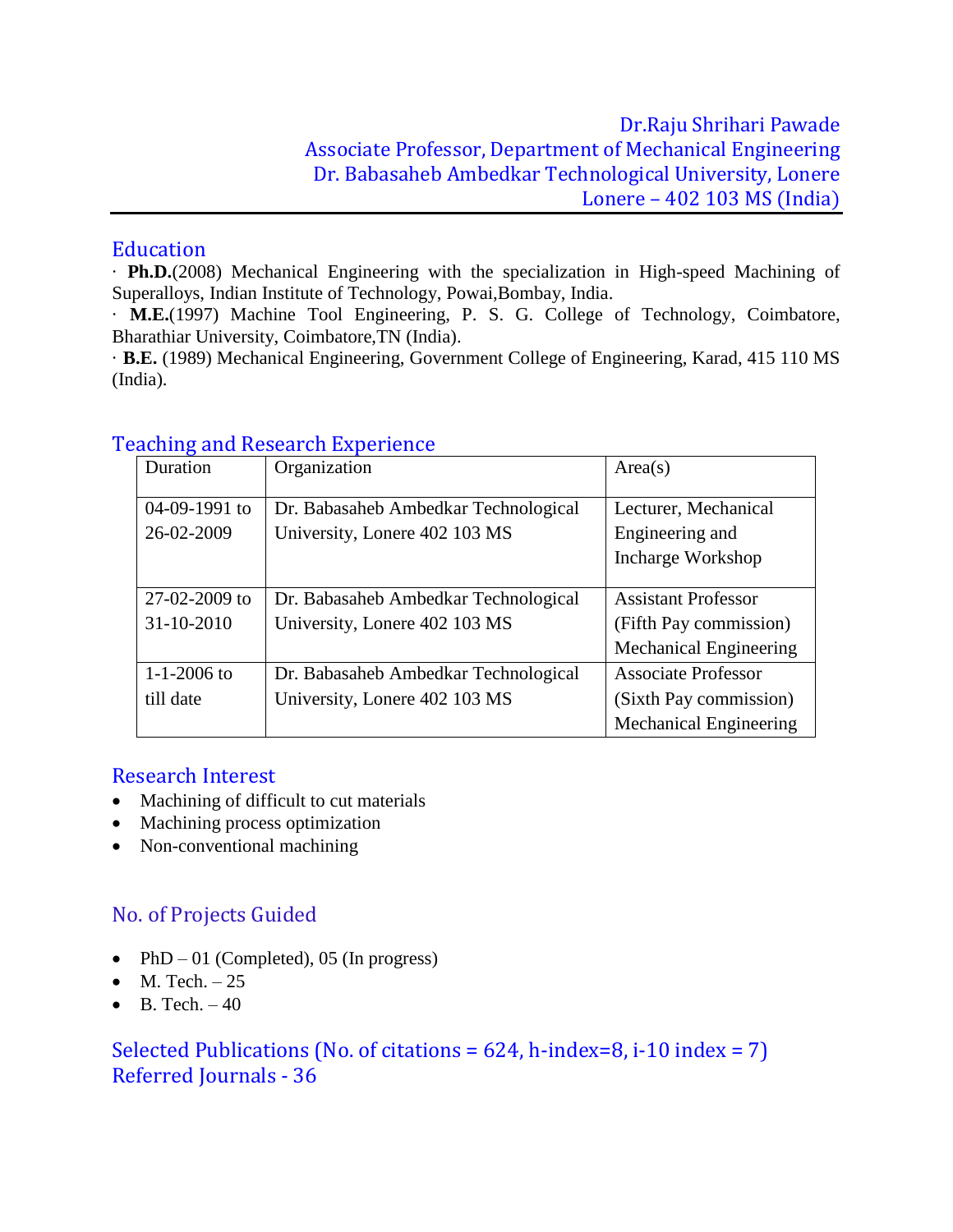1.**R. S. Pawade**, Suhas S. Joshi, P. K. Brahmankar, M. Rahman, An Investigation of Cutting Forces and Surface Damage in High-Speed Turning of Inconel 718, *Journal of Materials Processing Technology,* 2007, Vol. 192-193, pp. 139-146.

2. **R. S. Pawade**, Suhas S. Joshi, P. K. Brahmankar, Effect of Cutting Edge Geometry and Machining Parameters on Surface Integrity of High-Speed Turned Inconel 718, *International Journal of Machine Tools and Manufacture, 2008,* Vol. 48 (1), pp. 15-28.

**3.R. S Pawade,** Suhas S. Joshi, P. K. Brahmankar and J. Ramkumar, Effect of Electrode Shape and Rotation on EDM performance of Inconel 718, *International Journal of Mechanical Engineering and Materials Science, 2009*

**4.R. S. Pawade,** Harshad Sonawaneand Suhas S. Joshi, An Analytical Modeling to Predict Specific Cutting Energy in Shear Deformation in High-speed Turning of Inconel 718, *International Journal of Machine Tools and Manufacture*, 2009, Vol. 49 (12-13), pp. 979-990.

**5.R. S. Pawade** and P. K. Brahmankar, Optimization of Powder Mixed EDM (PMEDM) Process with Multiple Performance Characteristics Using Taguchi Based Grey Relational Analysis, *Journal of Machining and Forming Technology*, Vol.3 (2-3), 2010.

**6. R. S Pawade,** Suhas S. Joshi, Mechanism of Chip Formation in High-speed Turning of Inconel 718, *Machining Science and Technology*,Vol. 15 (1), 2011, pp.1532-2483,

**7. R. S Pawade,** Suhas S. Joshi, Multi-objective Optimization of Surface Roughness and Cutting Forces in High-speed Turning of Inconel 718 using Taguchi Grey Relational Analysis (TGRA), *International Journal of Advanced Manufacturing Technology,* Vol. 56, No. 1, pp.47-62, 2011.

8. **R. S Pawade**, Suhas S. Joshi, Analysis of Acoustic Emission Signals and Surface Integrity in High-speed Turning of Inconel 718, *Journal of Engineering Manufacture, Institution of Engineers*, Part B, Vol. 126 (1), 2012, pp. 3-27.

9. R S Pawade, S S Joshi, H Sonawane, N N Bhopale, Analysis and Modelling of Cutting Forces in Ball end Milling of Super Alloy Inconel 718, *Journal of Institution of Engineers (India), Mechanical Engineering*, Vol. 92, 2011, PP. 3-7.

10. A. D. Bagawade, P. G. Ramdasi, R. S. Pawade, P. K. Brahmankar, Machining optimization models for hard turning: A review, *International Journal of Mechanical Engineering and Research,* Vol. 1 (1), 2012, pp. 55-60.

11[.Sandeep Huddedar,](http://ascidatabase.com/author.php?author=Sandeep&last=Huddedar) [Pankaj Chitalkar,](http://ascidatabase.com/author.php?author=Pankaj&last=Chitalkar) [Arvind Chavan](http://ascidatabase.com/author.php?author=Arvind&last=Chavan) and [Raju S. Pawade,](http://ascidatabase.com/author.php?author=Raju%20S.&last=Pawade) Effect of Cooling Environment on Grinding Performance of Nickel Based Superalloy Inconel 718, *Journal of Applied Sciences*, Vol. 12 (10),2012, pp. 947-954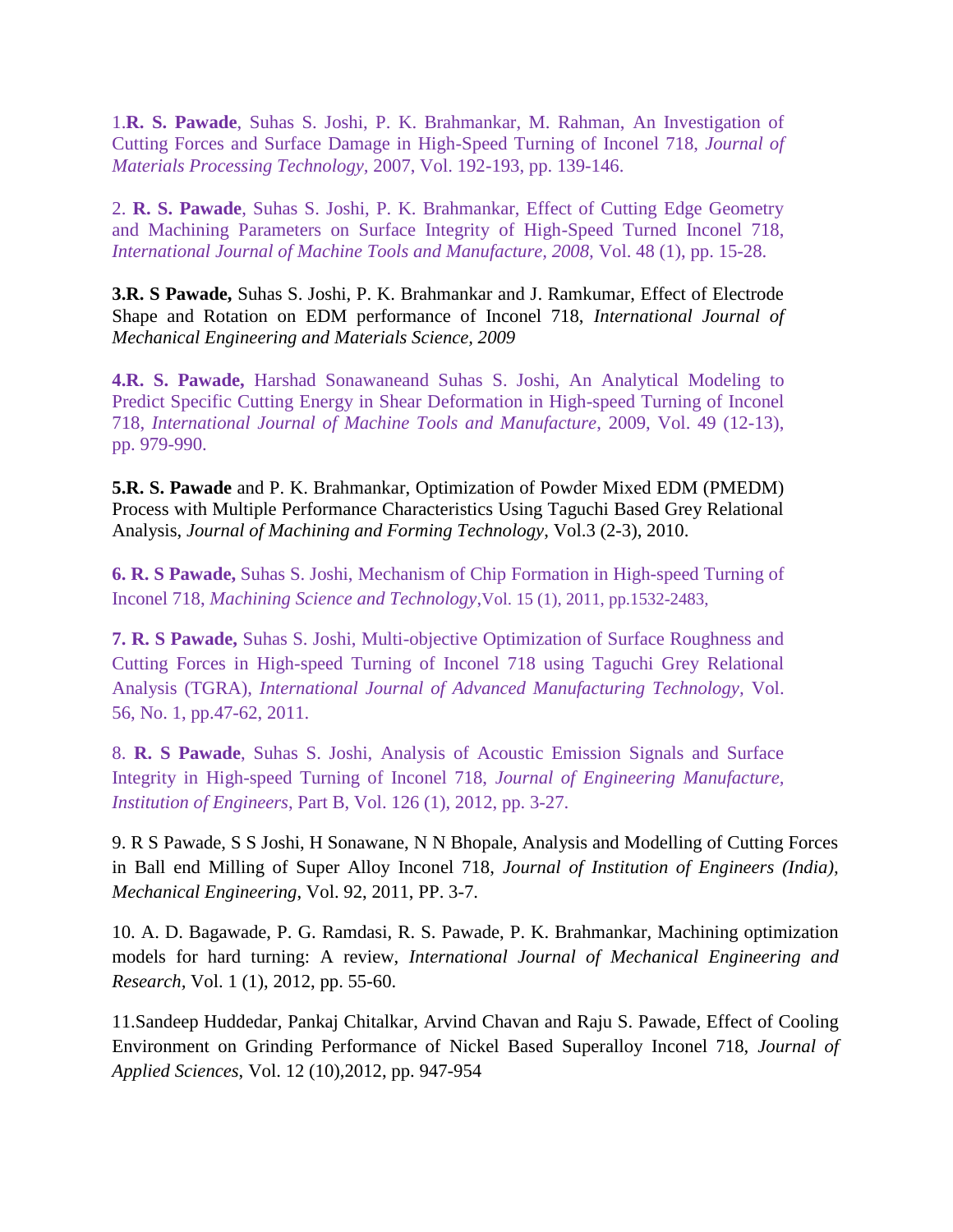12. [Arvind Chavan,](http://ascidatabase.com/author.php?author=Arvind&last=Chavan) [Yogesh Gaikhe,](http://ascidatabase.com/author.php?author=Yogesh&last=Gaikhe) [Sandeep Huddedar](http://ascidatabase.com/author.php?author=Sandeep&last=Huddedar) and [Raju Pawade,](http://ascidatabase.com/author.php?author=Raju&last=Pawade) 3D Surface Characterization of Electrophoretic Deposition Assisted Polishing of SS316L. *Journal of Applied Sciences,* Vol.12 (10), 2012, pp. 929-937

13. K.A. Jagtap R. S. Pawade R. Balasubramaniam, Some Investigations on Surface characteristics in Precision Turning of Nylon and Polypropylene, Special Issue of International Journal of electronics, Communication & Soft Computing Science & Engineering, ISSN: 2277- 9477, 2012, pp. 236-240.

14. Harshad Sonawane, Raju S. Pawade, Effects of Powder Mixed Dielectric on Electrodischarge Machining (PMEDM) of HSS Tool Steel, submitted to *International Journal of Mechatronics and Manufacturing Systems*, Special Issue on Electric Discharge Machining, Vol. 5 (5-6), 2012, pp. 431-454.

15. A. D. Bagawade, P. G. Ramdasi, R. S. Pawade, P. K. Brahmankar, Evaluation of Cutting Forces in Hard Turning of AISI 52100 Steel by using Taguchi Method, *International Journal of Engineering Research and Technology*, Vol. 1 (6), 2012, pp. 1-5.

16. Nandkumar N. Bhopale, **Raju S. Pawade**, Investigation of Surface Integrity in High-sped Ball End Milling of Cantilever Shaped Thin Plate of Inconel 718, *Journal of Achievements in Materials and Manufacturing Engineering,* Vol. 55 (2), December 2012, pp. 616-622.

17. A. D. Bagawade, P. G. Ramdasi, R. S. Pawade, P. K. Brahmankar, The effects of Cutting Conditions on Chip Area Ratio and Surface Roughness in Hard Turning of AISI 52100 Steel, *International Journal of Engineering Research and Technology*, Vol. 1 (10), 2012, pp. 1-6.

18. Ganesh Kadam, D S N Reddy and Raju S Pawade, Chip Segmentation Behaviour and Surface Topography in High-speed Turning of Titanium alloy (Ti-6Al-4V) with Ecofriendly Coolant, submitted to *International Journal of Machining and Machinability of Materials (IJMMM)* Special Issue on: "Machining of Aerospace Materials", Vol. 13, No. 2-3, pp.113-137, 2013

19. Yogesh S. Gaikhe, Arvind M. Chavan, R. S. Pawade, 3D Surface Characterization of Electrophoretic Deposition Assisted Polishing of Stainless Steel 316L, *Materials and Manufacturing Processes*, Vol. 28, pp.676–682, 2013

20. Mitali S. Mhatre, Sagar U. Sapkal and **Raju S. Pawade**, Electro discharge machining characteristics of Ti-6Al-4V alloy: A grey relational optimization, International Conference on Advances in Manufacturing and Materials Engineering, AMME, *Procedia Materials Science, Elsevier*Vol. 5,pp. 2014 – 2022, 2014

21. Prasad Pawase, P.K. Brahmankar, **R.S. Pawade**, R. Balasubrahmanium, Analysis of Machining mechanism in Diamond turning of Germanium lenses, International Conference on Advances in Manufacturing and Materials Engineering, AMME, *Procedia Materials Science, Elsevier*Vol. 5,pp. 2363 – 2368, 2014

22. Nandkumar N. Bhopale, Suhas S. Joshi &**Raju S. Pawade**, Experimental Investigation into the Effect of Ball End Milling Parameters on Surface Integrity of Inconel 718, Journal of Materials Engineering and Performance, ASM International, 2015, Vol 23 (12), pp. 4163-4176.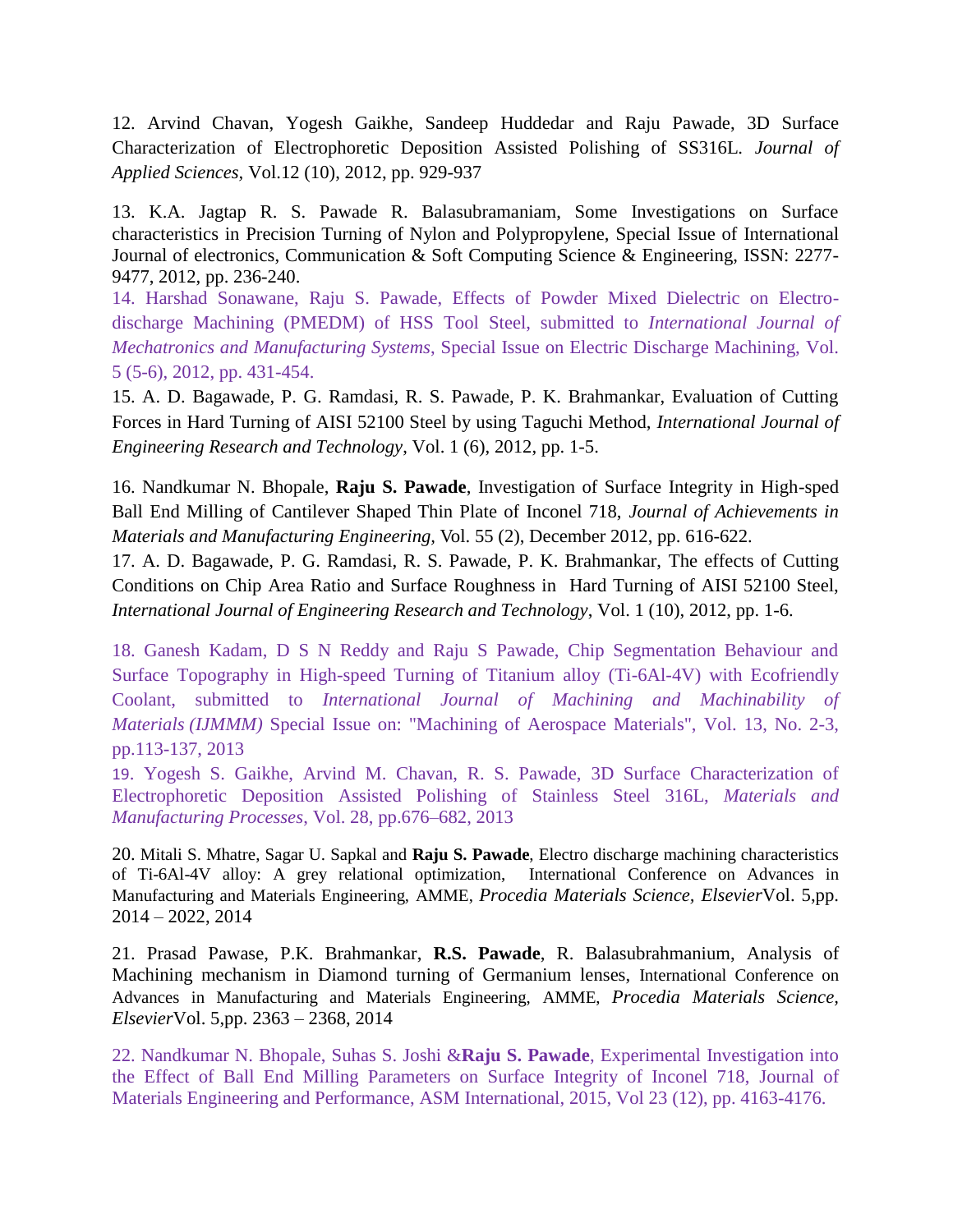23. Ganesh Sonawane, Raju Pawade, Analysis of cutting forces in high speed turning of Inconel 718 by using ceramic tools, International Journal of Research and Scientific Innovation, Vol. 1, Issue 6, 2014, pp. 107-112.

24. Nandkumar N. Bhopale, **Raju S. Pawade**, Effect of ball end milling parameters on surface and subsurface of Inconel 718, International Journal of Basic and Applied Sciences, Vol. 4, Issue 1, 2015, UImpact Factor: 1.201

25. Nandkumar N. Bhopale, **Raju S. Pawade**, Modelling and analysis of ball end milling parameters of Inconel 718 cantilever using RSM, International Journal of Innovative Research in Science, Engineering and Technology, Vol. 3, Issue 12, 2014, pp. 18336-18343, Impact Factor:1.682

26. N.G.Patil, Ameer Asem, **R. S. Pawade**, D.G. Thakur, P.K. Brahmankar, Comparative study of high speed machining of Inconel 718 in dry condition and by using compressed cold carbon dioxide gas as coolant, Procedia CIRP Vol. 24, 2014, pp. 86 – 91

27. Sunil Sanap, Sagar Sakharkar, Pankaj Sonawane, **Raju Pawade**, Multi-objective optimization of ball end milling of Inconel 718 using Utility concept, International Journal of Mechanical Engineering and Material Science, Vol. 8 (1), January-June 2015, pp. 27-33, ISSN: 0974-584X

28. Ramesh Guttedar, Amit Patil, A. A. Jadhav, V. B. Satve, **Raju Pawade**, Design and Development of Horn and Slurry Circulation System in UltrasonicMachining, International Journal For Technological Research In Engineering (IJTRE),Volume 2, Issue 7, March-2015, ISSN: 2347-4718

29. Mitali S. Mhatre, **Raju S. Pawade**, Sagar U. Sapkal, Fauzia Siddiqui, Prediction of EDM process parameters by using Artificial Neural Network (ANN) - A Prediction Technique, International Journal of Scientific & Engineering Research, Volume 5, Issue 12, December-2014 pp. 29-33, ISSN 2229-5518.

30. Nandkumar N. Bhopale, Nilesh Nikam and **Raju S. Pawade**, Parameter Optimization of Ball End MillingProcess on Inconel 718 Using RSM and TLBOAlgorithm, Journal for Manufacturing Science and Production, DE GRUYTER, pp. 1-8, DOI 10.1515

31. Nandkumar N. Bhopale, Nilesh Nikam and **Raju S. Pawade**, International Journal of Materials Forming and Machining Processes, 2(2), pp. 1-16, IGI Global, July-December 2015, DOI: 10.4018/IJMFMP.2015070101

32. Nandkumar Bhopale, **Raju Pawade**, Suhas Joshi, Surface quality analysis in ball end milling of Inconel 718 cantilevers by response surface methodology, Proceedings ImechE, Part B: Journal of Engineering Manufacture, 2015, pp. 1-13.

33. Bhagwan F Jogi, Monish Tarekar, Rinul M Dhajekar, **Raju Pawade**, Multi Objective Optimization Using Taguchi Grey Relational Analysis(GRA) for CNC Turning of Poly-etherether-ketone (PEEK) Polymer, Polymers & Polymer Composites, Vol. 24, No. 7, 2016, ©Smithers Information Ltd., 2016.

34. Ganesh Kadam, **Raju S. Pawade**,Sustainability modelling and assessmentin high-speed turning of Inconel 718, International Journal of Precision Technology, Inderscience, Special Issue on Modelling and Simulation of Precision Machining Processes, Vol. 6, Nos. 3/4, 2016, pp. 249-261.

35. K. A. Jagtap, **R. S. Pawade** and K. V. Giradkar, Investigations on Machined Surface Integrity and Electrochemical behaviour of Co-Cr-Mo Bio-implant Alloy, International Journal of Advanced Design and Manufacturing Technology, Vol. 9/ No. 4, 2016, PP. 51-58,IAU, Majlesi Branch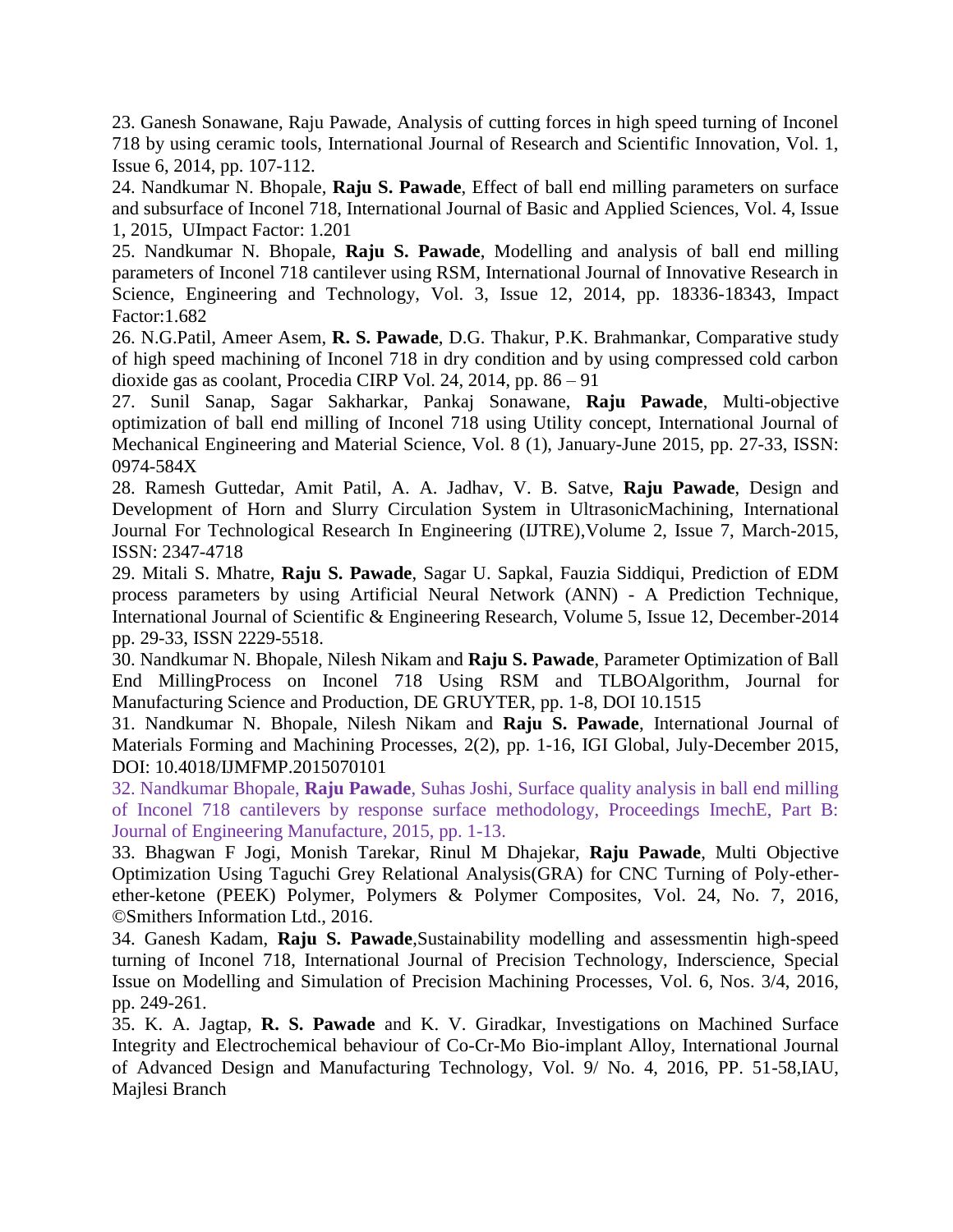36. Ganesh Kadam, **Raju S. Pawade**, Surface integrity and sustainability assessment in highspeed machining of Inconel 718 – An eco-friendly green approach, Journal of Cleaner Production, Elsevier, Vol. 147, 2017, pp. 273-283.

#### **Note- Publications in colour are selected publications for web resume**

#### National Journal -3

1. Amey Chaudhari, Raju Pawade and Sagar Sapkal, Surface integrity investigations in ball burnishing of 6063 Al alloy, Submitted to *National Journal of Association of Engineers* (Kolkata), Vol. 82, No. 3-4, July-December 2012, pp. 22-33.

2. Rupesh Bangar, Vallabh Sakhare, Aishwarya Mahagaokar, Gopal Chavan, Raju Pawade, Performance analysis in ball nose end milling of preheated HSTR Inconel 600 alloy, *REASON-A Technical Magazine* (ISSN 2277-1654) published by Kalyani Govt. Engineering College, Kolkata, Vol. XI, 2012, pp.13-20.

**3.** R.S. Pawadeand S.B. BhosaleGrey Relational Parameter Optimization in Ultrasonic Machining of Ceramic Composite (Al<sub>2</sub>O<sub>3</sub>/ZrO<sub>2</sub>),*National Journal of Association of Engineers* (Kolkata), Vol. 83, No. 2, April-June 2013, pp. 63-77..

#### International Conferences/Symposium - 89

- 1 **R. S. Pawade**, B. F. Jogi, An Emerging need to develop industries thorough ERP, Proc. Of the International Conference on e-Manufacturing; An emerging need for  $21<sup>st</sup>$  Century World Class Enterprises, BHEL and MANIT, Bhopal, 17-19 Nov. 2002.
- 2 **R. S. Pawade,** H. N. Warhatkar, B. F. Jogi, Factories of Future; IT Based Manufacturing, Proc. Of 20<sup>th</sup> AIMTDR Conference, BIT Mesra, Ranchi, 13-15 Dec. 2002.
- 3 **R. S. Pawade,** S. S. Joshi, M. Rahman, High-Speed Machining of Difficult-to-cut Materials: Superalloys-Inconel 718, Proc. Of the International Workshop on High Speed Machining of Hard Materials, National University of Singapore, 12-13 Nov. 2003.
- 4 Nilesh Kharche, Pawan Pawade, Vivek Gaikhe, **R. S. Pawade**, P. K. Brahmankar, AJM Characteristics of  $6061/Al_2O_3$  Metal Matrix Composites, Proc. Of  $21<sup>st</sup>$  AIMTDR Conference, VIT, Vellore, 20-22 Dec. 2004.
- 5 **R. S. Pawade**, S. S. Joshi, P. K. Brahmankar, M. Rahman, Some Investigations on Surface Integrity of High Speed Turned Inconel 718, Proc. Of 21<sup>st</sup> AIMTDR Conference, VIT, Vellore, 20-22 Dec. 2004.
- 6 G. Y. Bhide, **R. S. Pawade**, P. K. Brahamnkar, N. P. Gulhane, Taguchi Analysis of Dimensional Variation in Grinding of Automotive Bevel Gear, Proc. Of ICPQR-2005, New Delhi.
- 7 **R. S Pawade,** D. K Kamble, S.S. Joshi, P. K. Brahmankar, Analysis of The Influence of EDM Parameters on MRR, Surface Roughness, TWR Of Inconel 718, Proc. Of ISME 2005, New Delhi, 12-14 December, 2005.
- 8 A. A. Karmarkar, S. B. Bhopi, **R. S Pawade,** P. K. Brahmankar, Surface Topography Investigations of High Speed Turned Titanium Alloy, Proc. Of COPEN 2005,  $4<sup>th</sup>$  National Conference on Precision Engineering, Jadavpur University, Kolkata, Dec. 16-17, 2005.
- 9 C. M. Badole, **R. S. Pawade**, P. K. Brahmankar, Optimization of Tool Wear Parameters in High Speed Turning of Inconel 718, Proc. Of the International Conference on Global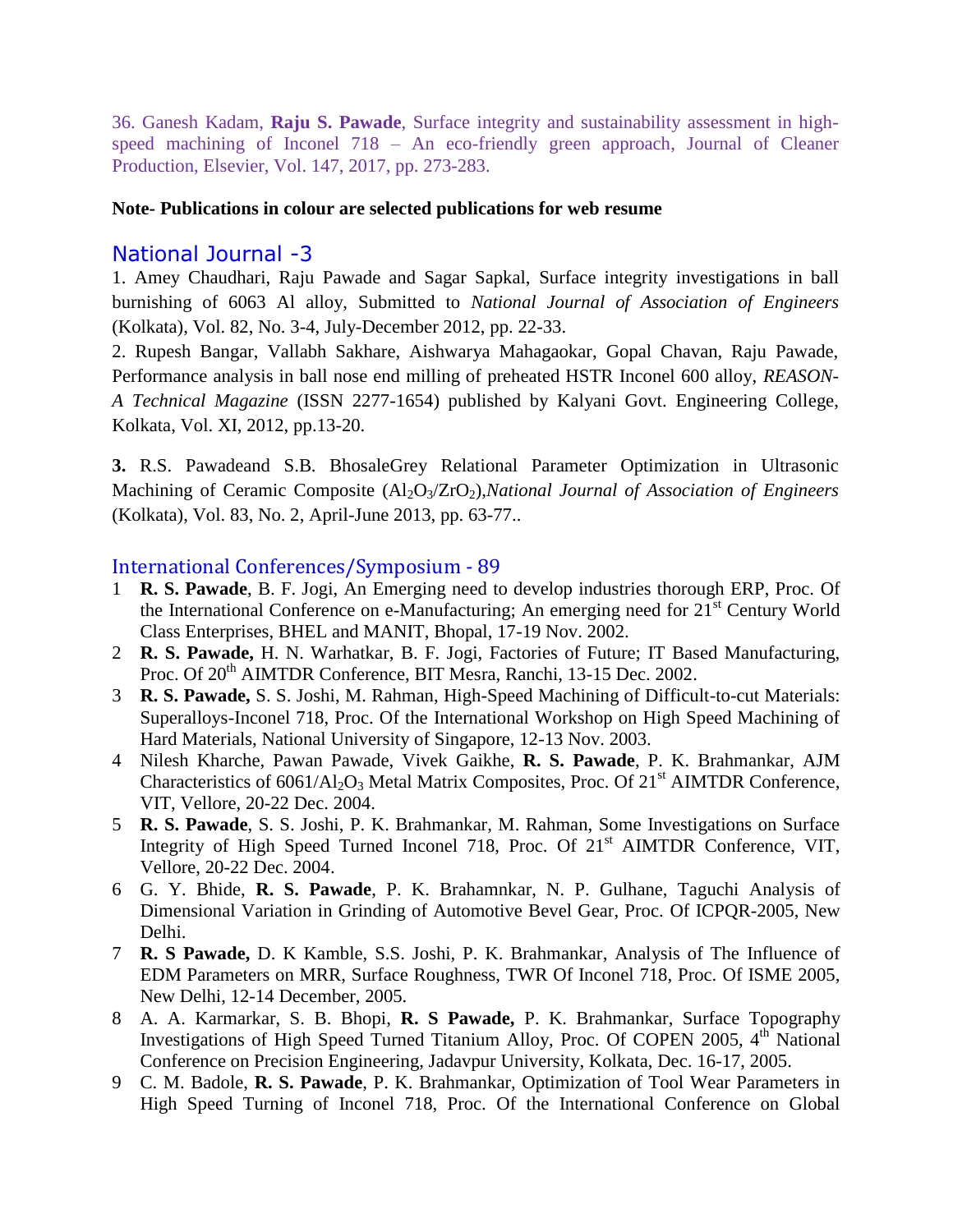Manufacturing and Innovation (An Advanced Optimization Technology Approach) GMI 2006, CIT, Coimbatore, 27-29 July, 2006.

- 10 Harshad Sonawane, Rahul Nilangekar, **Raju Pawade**, Nitin Banait, Uday Dabade, Study of Influenece of Process Parameters of Surface Roughness in Ball Burnishing of (Al 6351) Alloy, Proc. Of the International Conference on Advances in Materials Processing and Characterization (AMPC 2006), Ed. L. Karunamoorthy et al., College of Engineering, Guindy, Chennai, 28-30 August 2006, pp.262-269.
- 11 K. Shambharkar, M. Madhvi, S. Kaskar, **R. S. Pawade**, H. S. Joshi, N. G. Patil, An Investigation of Surface Roughness in Grinding of  $A1-A1<sub>2</sub>O<sub>3</sub>$  Metal Matrix Composites (MMCs), Proc. Of the International Conference on Advances in Materials Processing and Characterization (AMPC 2006), Ed. L. Karunamoorthy et al., College of Engineering, Guindy, Chennai, 28-30 August 2006, pp. 358-366.
- 12 **R. S. Pawade**, S. S. Joshi, P. K. Brahmankar, M. Rahman, An Investigation of Cutting Forces and Surface Damage in High-Speed Turning of Inconel 718, Proc.Of  $7<sup>th</sup>$  International Conference on Materials Processing (ACMP) 4-6 Dec. 2006, NUS, Singapore, pp. 220-228.
- 13 P. K. Brahmankar, **R. S. Pawade**, N.G. Patil, An Investigation into Surface Finish in Grinding of Metal Matrix Composites (MMCs) Using Taguchi-Grey Relational Analysis, Proc. Of the International Conference on Materials Processing for Properties and Performance MP<sup>3</sup> 2006, Ed. K. A. Khor et al., Institute of Materials, East Asia, December 11-15, 2006, pp. 277-278.
- 14 G. Y. Bhide, **R. S. Pawade**, D. M. Patil, P. G. Khakse, Proc. Of the International Conference on Advances in Materials Processing and Characterization (AMPC 2006), Ed. L. Karunamoorthy et al., College of Engineering, Guindy, Chennai, 28-30 August 2006, pp. 1039-1046.
- 15 Amey Chaudhari, Deepak Karankal, **Raju Pawade**, Experimental Investigation on Abrasive Jet Deburring (AJD) of Al 6351 Aluminium Alloy, IJED Conference, JNTU, Hyderabad.
- 16 Harshdeep Joshi, R. P. Parvekar, R. S. Deshmukh, **R. S. Pawade,** Knowledge Driven Automation of CAD (Modeling) Procedures, Proc. Of 22<sup>nd</sup> AIMTDR Conference, IIT, Roorkee, 14-16 Dec. 2006.
- 17 Harshad Sonawane, Rahul Nilangekar, **Raju Pawade,** Harshdeep Joshi,Surface Characteristics of 6351 Al Alloy Using CosteffectiveBall-Cum-Roller Burnishing Tool, Proc. of 22<sup>nd</sup> AIMTDR Conference, IIT, Roorkee, 14-16 Dec. 2006.
- 18 P. H. Parkale, **R. S. Pawade**, P. K. Brahmankar, A Study of Cutting Forces and Tool Flank Wear in Hot Machining of HRSA Inconel 718, Proc. Of the Global Conference on CPIE 2007, NIT, Jalandhar, March 22-24, 2007.
- 19 **R. S Pawade,** Suhas S. Joshi, P. K. Brahmankar and J. Ramkumar, Effect of Electrode Shape and Rotation on EDM performance of Inconel 718, Proc. Of International and INCCOM-6 Conference on Future Trends in Composite Materials and Processing, (Eds. Kar et al.,2007), Indin Institute of Technology, Kanpur, 12-14 December, 2007, pp. 966-972.
- 20 **R. S Pawade,** Suhas S. Joshi, P. K. Brahmankar, An Analysis of Machined Surface Topography in High-Speed Machining of Inconel 718, Proc. Of Fifth International Conference (COPEN 2007), College of Engineering, Trivendrum, December 13-14, 2007, pp.349-354.
- 21 D. P. Bhamare**,** P. K. Brahmankar, M. Sadaiah, **R. S Pawade,** Some Studies on Diamond Turning of OFHC Copper, Proc. Of Fifth International Conference (COPEN 2007), College of Engineering, Trivendrum, December 13-14, 2007, pp.193-196.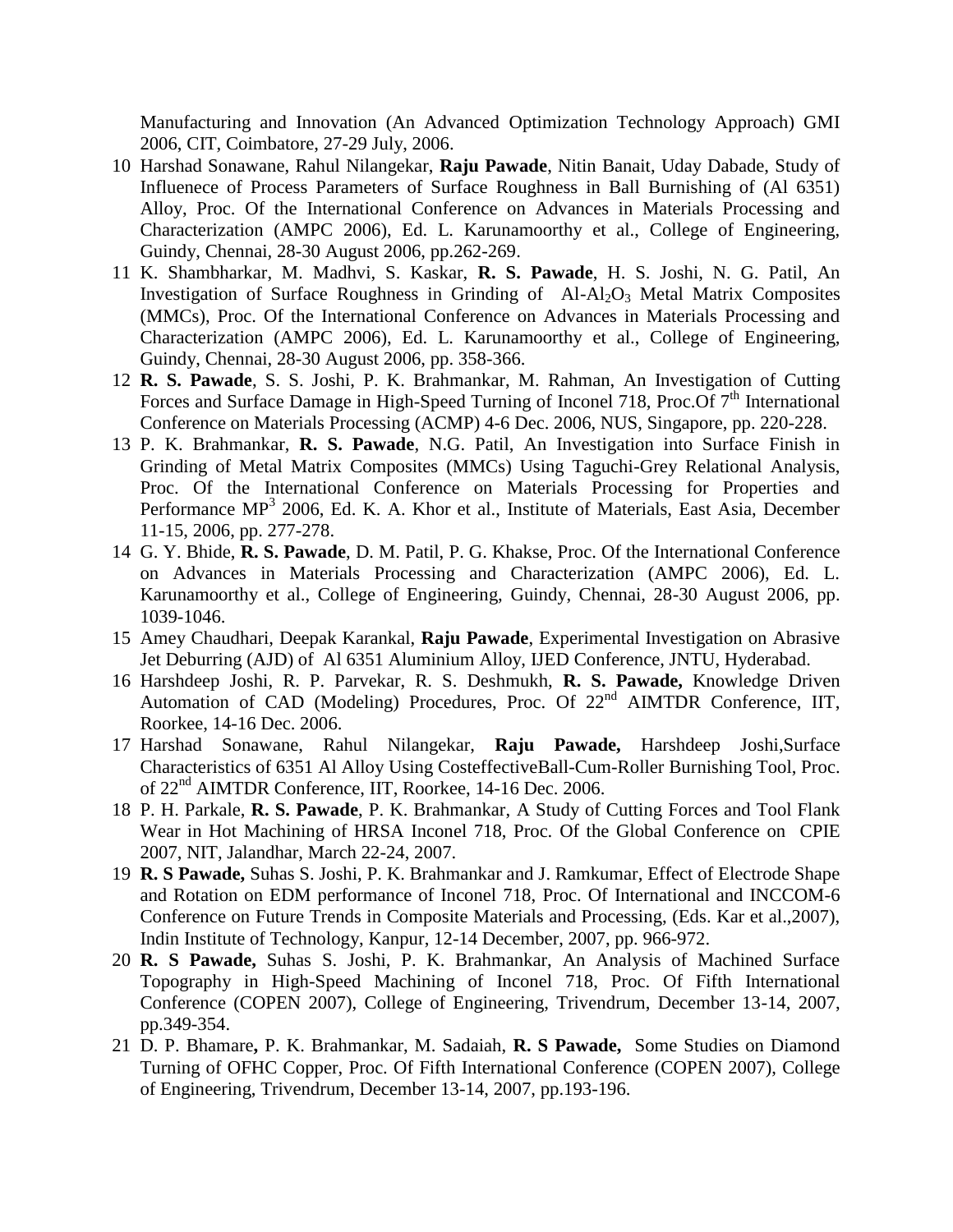- 22 K. A. Jagtap**, R. S Pawade,** P. K. Brahmankar, R. Balasubramaniam, Surface Characterisation of Optical Polymers in Ultra Precision Machining, Proc. Of Fifth International Conference (COPEN 2007), College of Engineering, Trivendrum, December 13-14, 2007, pp.355-358.
- 23 K.A. Mahajan, M.Sadaiah, P.K.Brahmankar and **R.S.Pawade**, Effect of Tool Waviness on Component in Diamond Turning, Proc. Of Fifth International Conference (COPEN 2007), College of Engineering, Trivendrum, December 13-14, 2007, pp.189-192.
- 24 P. H. Parkale, **R. S. Pawade**, P. K. Brahmankar, A Study of Cutting Forces and Tool Flank Wear in Hot Machining of HRSA Inconel 718, Proc. Of the International Conference on Advances in Material Processing Technology, AMPT, Dyjon, Korea, 2007.
- 25 A. A. Chavan, **R. S. Pawade**, P. K. Brahmankar,Surface Topography Assessment in Turning of Ti-6Al-4V Alloy using Response Surface Method,Proc. Of the International Conference on Frontiers in Design and Manufacturing Engineering (ICDM-08), 2007, pp. 210-216.
- 26 A. A. Chavan, **R. S. Pawade,** P. K. Brahmankar,Process Parameter Optimization of Surface Roughness in CNC Turning of Polyetheretherketone (Peek), in Proc. 25<sup>th</sup> Annual Meeting of the Polymer Processing Society (PPS-25), March 1-5, 2009.
- 27 S. B. Bhosale, **R. S. Pawade,** P. K. Brahmankar,Surface Roughness Evaluation in CNC Turning of Polymer Nylon-6, in Proc.  $25<sup>th</sup>$  Annual Meeting of the Polymer Processing Society (PPS-25), March 1-5, 2009.
- 28 Harshad Sonawane, Suhas S. Joshi, N. N. Bhopale, Raju S. Pawade, Analysis and Modeling of Cutting Forces in Ball End Milling of Superalloy Inconel 718, in Proc. International Conference on Advances in Mechanical Engineering, SVNIT, Surat, August 3-5, 2009.
- 29 **Raju S. Pawade**, D. S. N. Reddy, Ganesh S. Kadam, High-speed Turning of Titanium alloy (Ti-6Al-4V) using Water Vapour as a Coolant, International conference on Current Trends in Technology, NUiCONE 2010, Institute of Technology, Nirma University, Ahmedabad, 2010.
- 30 **R. S. Pawade**, Ashis Abhyankar, P. B. Brahmankar, Girish Joshi, Yogesh Gaikhe, Some Investigations on Electro-polishing of Stainless Steel 420, Second International Conference on Production and Industrial Engineering, CPIE 2010, 2010.
- 31 Shrikrusna Bhosale, **R. S. Pawade**, P. K. Brahmankar, Some Investigations into Ultrasonic Machining of Alumina Zirconia Ceramic Composite, 3<sup>rd</sup> International and 24<sup>th</sup> AIMTDR Conference, COE, Vizag, 2010.
- 32 **R. S. Pawade**, Mahesh Rayate, Prasad Ingale, Sameer Paritkar, Some Investigations into Electro-phorretic Polishing of 304 Stainless Steel, 3<sup>rd</sup> International and 24<sup>th</sup> AIMTDR Conference, COE, Vizag, 2010.
- 33 S. S. Bhadane, **R. S. Pawade** and B. F. Jogi, Taguchi Optimization of Surface Integrity Parameters in High Speed Machining of Titanium Alloy (Ti-6Al-4V), Proc. Of the  $1<sup>st</sup>$ International Conference on Modern Trends in Industrial Engineering, November 17-19, 2011, S.V. National Institute of Technology, Surat – 395 007, Gujarat, India.
- 34 Ketan A. Jagtapand **Raju S. Pawade**, A Comparative Analysis of Surface Topography in Ultra Precision Machining of Optical Polymer, International Conference on Precision, Meso, Micro and Nano Engineering, COPEN 7, College of Engineering Pune, Dec. 10-11, 2011.
- 35 Rajendra H. Pawar and **Raju S. Pawade**, Study of micro deformation layer characteristics in dry high speed machining of Ti-6Al-4V alloy, International Conference on Precision, Meso, Micro and Nano Engineering, COPEN 7, College of Engineering Pune, Dec. 10-11, 2011.
- 36 Yogesh Gaikhe, Arvind Chavan,**Raju Pawade**, 3D Surface Characterization of Electrophoretic Deposition Assisted Polishing of SS316L, International Conference on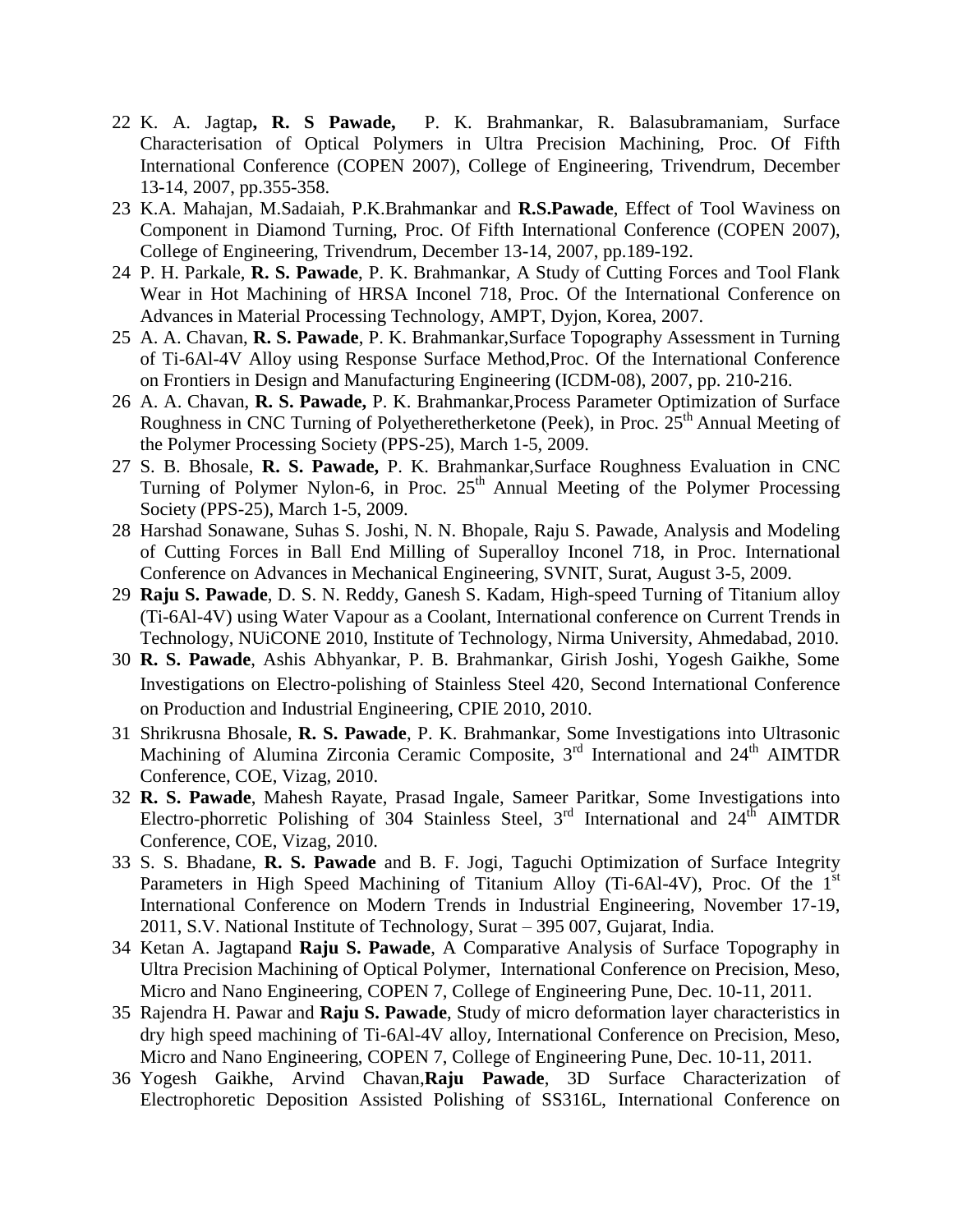Intelligent Manufacturing Systems, ICMS 2012, SASTRA UNIVERSITY (Shanmugha Arts Science Tech. and Research Academy) Thirumalaisamudram, Thanjavur 613401Tamilnadu,India,Feb17-18,2012.

- 37 Pramod Yadav, Sandip Babar, Pankaj Chitalkar, Sandeep Huddedar, **Raju Pawade**, Effect of Cooling Environment on Grinding Performance of Nickel Based Superalloy Inconel 718, International Conference on Intelligent Manufacturing Systems, ICMS 2012, SASTRA UNIVERSITY (Shanmugha Arts Science Tech. and Research Academy) Thirumalaisamudram, Thanjavur – 613401Tamilnadu,India,Feb17-18,2012.
- 37. Ketan A. Jagtapand **Raju S. Pawade**, and R. Balasubramaniam, Some Investigations on surface characteristics in PrecisionTurning of Nylon and Polypropylene,Proceedings of International conference on Recent Trends in Engineering & Technology (ICRTET-2012) at K B Jain COE, Chandwad, Nashik , March 23-25, 2012.
- 38 R. H. Pawar, R. S. Pawade, Surface Integrity Analysis in Dry High Speed Turning of Titanium Alloy Ti-6Al-4V, Proc. Of International Conference on Trends in Industrial and Mechanical Engineering, Dubai, UAE, 24-25 March 2012
- 38. Nandkumar N. Bhopale, **Raju S. Pawade**, Effect of Cutting Environment on Surface Integrity in High-speed Ball End Milling of Inconel 718, Proceedings on  $21<sup>st</sup>$  International Symposium on Processing and Fabrication of Advanced Materials (PFAM XXI), IIT Guwahati, 10-13 December, 2012, Eds. Robi et al, pp.1025-
- 39. Nandkumar N. Bhopale, **Raju S. Pawade**, Analysis of machined Surface Quality in Highspeed Ball End Milling of Inconel 718, Proceedings of  $4<sup>th</sup>$ Internationaland  $25<sup>th</sup>$ All India Manufacturing Technology, Design and Research Conference, AIMTDR, Jadavpur University, Kolkata, 14-16 December, 2012, Eds. B. Bhattacharya et al, pp.----
- 40. Nandkumar N. Bhopale, **Raju S. Pawade**, Investigation of Surface Integrity in High-sped Ball End Milling of Cantilever Shaped Thin Plate of Inconel 718, Proceedings on GCMM, 2012, AUT University, Aukland, 28-30 November 2012, Eds. Singanmeni, pp. 210-217
- 41. Ganesh Kadam, **Raju Pawade**, Analysis and Modelling of Surface Integrity of Inconel 718 machined using different Cooling Environment,Proceedings on International Conference on Innovations in Design and Manufacturing and International Design Workshop (InnDeM 2012) December 5 – 7, 2012, PDPM Indian Institute of Information Technology, Design  $\&$ Manufacturing Jabalpur, pp.---
- 42. Ketan A. Jagtapand Raju S. Pawade, Effect of Machining Environment on Surface Integrity in Precision Turning of Co-Cr-Mo Bio-Implant Alloy, Proc. of International Conference on Precision, Meso, Micro and Nano Engineering, COPEN 8, NIT Calicut, Dec. 13-15, 2013, pp. 495-500.
- 43. Ganesh Kadam, Raju Pawade, Surface Topography Assessment in High-Speed Turning of Inconel 718 under Different Machining nvironments, International Conference on Precision, Meso, Micro and Nano Engineering, COPEN 8, NIT Calicut, Dec. 13-15, 2013, pp. 367-374.
- 44. Nilesh Nikam, Swapnil Harel, Indrajit Powar, Rahul Konduskar, Nandkumar Bhopale and Raju Pawade, Surface Integrity Optimization of Ball End Milling of Inconel 718, International Conference on Precision, Meso, Micro and Nano Engineering, COPEN 8, NIT Calicut, Dec. 13-15, 2013, pp. 404-410.
- 45. Abhishek Bhide, Maruti Nikam, Vilas Katare, Nikhil Khatekar,Raju Pawade and P.K. Brahmankar, Surface Quality Evaluation in Electrophoretic Deposition Assisted Polishing of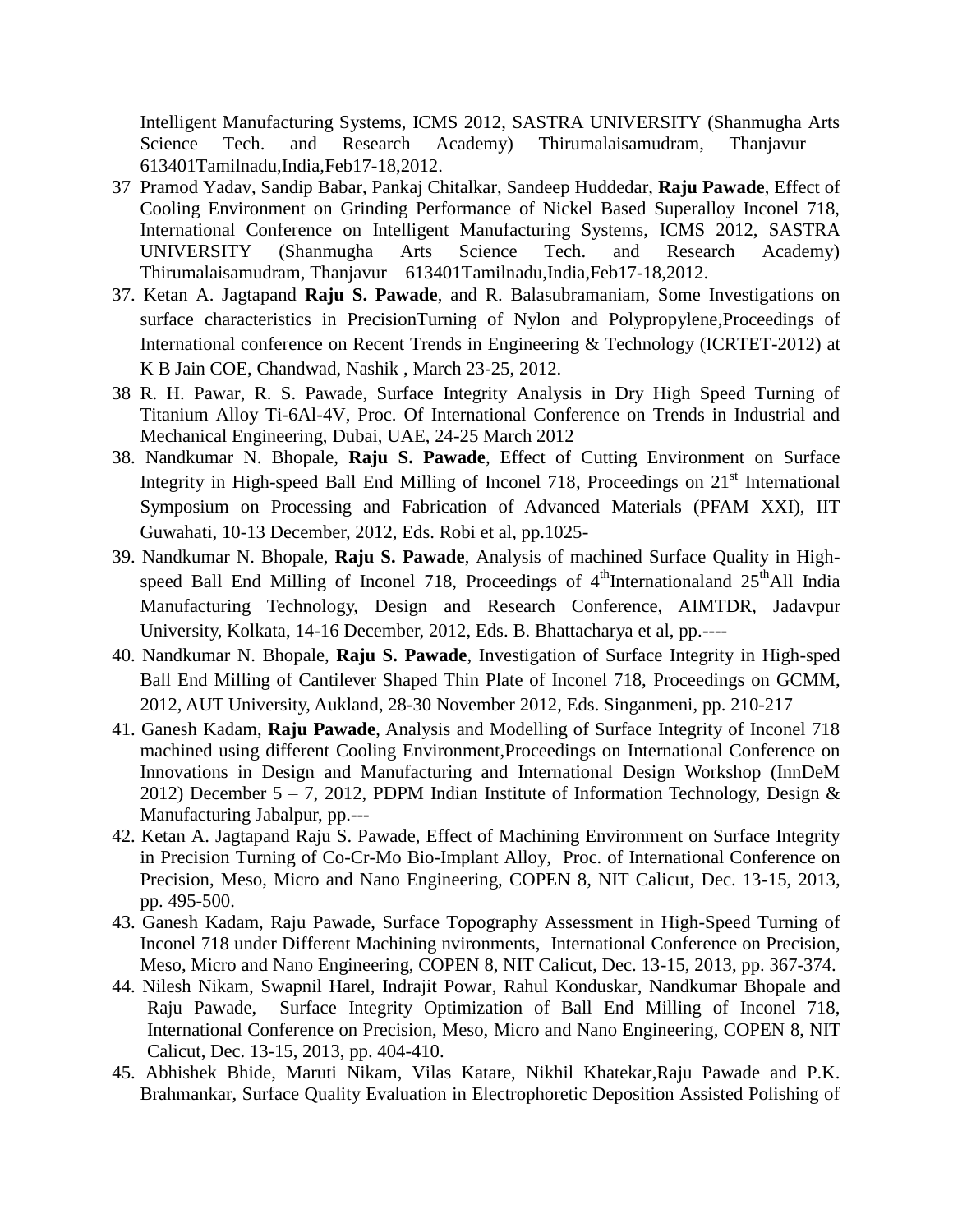AISI 304 Steel, Proc. of International Conference on Precision, Meso, Micro and Nano Engineering, COPEN 8, NIT Calicut, Dec. 13-15, 2013, pp. 829-833.

- 46. Haseen Shaikh, Aditi Shinde, Nitesh Pathode, Deven Dere, **R.S. Pawade** and P.K. Brahmankar, Performance Analysis of Powder Mixed EDM of Al-20% SiC Metal Matrix Composite, Proc. of International Conference on Precision, Meso, Micro and Nano Engineering, COPEN 8, NIT Calicut, Dec. 13-15, 2013.
- 47. **Raju Pawade**, Kiran More, Surface Delamination Analysis in End Milling of GFRP Composite, Proc. of International Conference on Design, Manufacturing and Mechatronics, ICDMM 2014, Trinity College of Engineering, Pune, 9-10 January 2014.
- 48. Karansagar Giradkar, Nikhil Khatekar, **Raju Pawade**, Multi attribute optimization in Ball End Milling of Inconel 600 using AHP and TOPSIS, Proc. of 3<sup>rd</sup> International Conference on Recent Trends in Engineering and Technology, ICRTET' 2014, K B Jain College of Engineering Chandawad, Nashik, 28-30 March 2014, pp. 449-453.
- 49. Mitali S. Mhatre, Sagar U. Sapkal and **Raju S. Pawade**, Electro discharge machining characteristics of Ti-6Al-4V alloy: A grey relational optimization, Proc. of International Conference on Advances in Manufacturing and Materials Engineering, National Institute of Technology, Surathkal, Karnataka, 28-30 March 2014, pp. 1-9
- 50. Prasad Pawase, P.K. Brahmankar, **R.S. Pawade**, R. Balasubrahmanium, Analysis of Machining mechanism in Diamond turning of Germanium lenses, Proc. of International Conference on Advances in Manufacturing and Materials Engineering, National Institute of Technology, Surathkal, Karnataka,28-30 March 2014, pp. 1-6
- 51. Nandkumar N. Bhopale, **Raju S. Pawade**, Surface Integrity Studies In Ball End Milling Of Thin Shaped Cantilever Inconel 718, Proceedings of the 8<sup>th</sup> ASME 2014 Manufacturing Science and Engineering Conference, June 09-13, 2013, Detroit, Michigan, USA, MSEC2014-4015, pp. 1-10
- 52. Babasaheb Shinde, Julfekar Arab, Lalitrao Amrutsagar, **Raju Pawade,** P.K.Brahmankar, Some Investigations into Powder Mixed Electric Discharge Machining of Metal Matrix Composite Al  $6061/Al_2O_3/24P$ , ICMMM 2014 International Colloquium on Materials, Manufacturing and Metrology, Indian Institute of Technology, Madras, 8th – 9th August 2014.
- 53. Ganesh S. Kadam, **Raju S. Pawade**, Residual Stresses Analysis in High-speed Turning of Inconel 718 under Different Machining Environments, ICMMM 2014 International Colloquium on Materials, Manufacturing and Metrology, Indian Institute of Technology, Madras, 8th – 9th August 2014.
- 54. Sandesh Bhadane, Swamini Chopra, Mitali Mhatre, **Raju Pawade**, Effect of Water Vapour Coolant on the Surface Integrity of Turned Ti-6Al-4V alloy, ICMMM 2014 International Colloquium on Materials, Manufacturing and Metrology, Indian Institute of Technology, Madras, 8th–9th August 2014.
- 55. Sandeep Desai, Ajay Chavan, **Raju Pawade**, P. K. Brahmankar, Multiple Attribute Optimization of PEEK Polymer Turning using Grey Relational Analysis, International Conference on Advancement in Design and Manufacturing, ICADM 2014, NIT Trichy, 5-7 December2014
- 56. Ramesh Guttedar, Amit Patil, **Raju Pawade**, Design and Development of Horn and Slurry Circulation System in Ultrasonic Machining" Proceedings ofInternational Conference on Newest Drift in Mechanical Engineering (ICNDME-2014), M. M. University, Mullana (Ambala) $20^{\text{th}}$  -  $21^{\text{th}}$  December 2014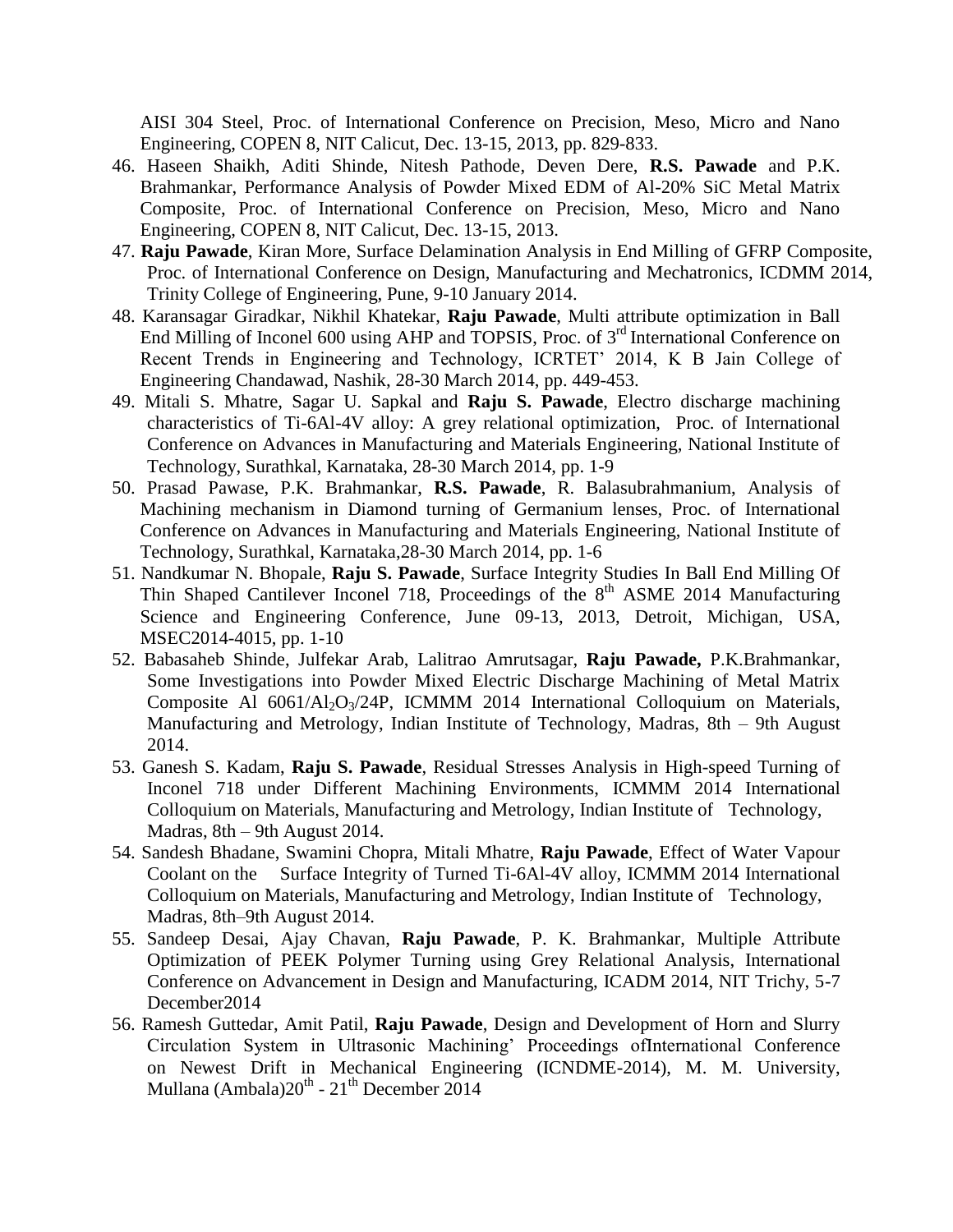- 57. Monika H. Salunkhe,Rashmi L. Lingapure, Sagar N. Sakharkar, Nikhil V. Khatekar, **Raju S. Pawade**,Electrophoretic Deposition Assisted Polishing of Internal Surfaceof AISI 304 Steel, Proc. of International Conference on Advances in Materials and Product Design (AMPD 2015), SV NIT, Surat, January 2015.
- 58. Karansagar Giradkar, Nikhil Khatekar, **Raju Pawade**, Multiattribute Optimization in Ball End Milling of Inconel 600 Using AHPand TOPSIS, Proc. of Third International Conference on Recent Trends in Engineering and Technology, ICRTET 2014, March 28-30 2014, SNJB, K B Jain COE, Chandwad, Nashik.
- 59. Ganesh Dhurde, P. K. Brahmankar, **R. S. Pawade**, R. Balasubramaniam, Some studies on Diamond Turning of Aluminium alloy 6061-T 651, Proc. of International Conference on Precision, Meso, Micro and Nano Engineering, COPEN 9, Indian Institute of Technology, Powai, Mumbai, Dec. 9-12, 2015, pp. .
- 60. Pankaj Sonawane, **Raju S. Pawade**, Suhas S. Joshi, Experimental analysis of Orthogonal Micromachined surface features of AISI 1215 steel by using EBSD method , Proc. of International Conference on Precision, Meso, Micro and Nano Engineering, COPEN 9, Indian Institute of Technology, Powai, Mumbai, Dec. 9-12, 2015, pp.
- 61.Sagar Sakharkar, **Raju S. Pawade**, P. K. Brahmankar, Nilesh Patil, Comparative machinability assessment in turning of Austempered Ductile Iron using MQL and Flood Environment, Proc. of International Conference on Precision, Meso, Micro and Nano Engineering, COPEN 9, Indian Institute of Technology, Powai, Mumbai, Dec. 9-12, 2015, pp.
- 62. Ketan Jagtap, **Raju S. Pawade**, On the influence of cutting forces in precision turning of Co-Cr-Mo Bio-implant alloy, Proc. of International Conference on Precision, Meso, Micro and Nano Engineering, COPEN 9, Indian Institute of Technology, Powai, Mumbai, Dec. 9-12, 2015, pp.
- 63. Shraddha Rangari, Madhuri Choudhari, Mahesh Chavan,**Raju S. Pawade**, Vilas Shinde, Assessment of surface topography in Electro-phoretic Deposition assisted polishing of internal bore of AISI 304 steel , Proc. of International Conference on Precision, Meso, Micro and Nano Engineering, COPEN 9, Indian Institute of Technology, Powai, Mumbai, Dec. 9- 12, 2015, pp.
- 64. Sandeep Desai, **Raju S. Pawade**, Hemant Warhatakar, Experimental investigation in face milling of Mg-Ca 1 Biodegradable Alloy, Proc. of International Conference on Precision, Meso, Micro and Nano Engineering, COPEN 9, Indian Institute of Technology, Powai, Mumbai, Dec. 9-12, 2015, pp.
- 65.Kiran More, **Raju Pawade**, Nilesh Nikam, Experimental investigation for improving Robotic Roller Hemming Process, Proc. of First International Conference on Productivity, Efficiency and Competitiveness in Design and Manufacturing, 7-9 January 2016.
- 66. Kiran More, **Raju Pawade**, Some studies to optimize and improve the Robotic Roller Hemming process,Proc. of International Conference on Precision, Meso, Micro and Nano Engineering, COPEN 9, Indian Institute of Technology, Powai, Mumbai, Dec. 9-12, 2015, pp.
- 67.Haseen sheikh, **Raju Pawade,** P. K. Brahmankar, Some Investigations in Single Point Diamond Turning of Germanium Aspheric Lens, Proc. of International Conference on Advances in Mechanical and Material Sciences - 2016, San Diego, USA, 27-28 August 2016.
- 68. Suraj Patil, Amit Jadhav, Amit Dalvi and **Raju Pawade**, Experimental Analysis of Macro Features Generated by Reverse EDM, Proc. of  $6^{\text{th}}$ International &  $27^{\text{th}}$  All India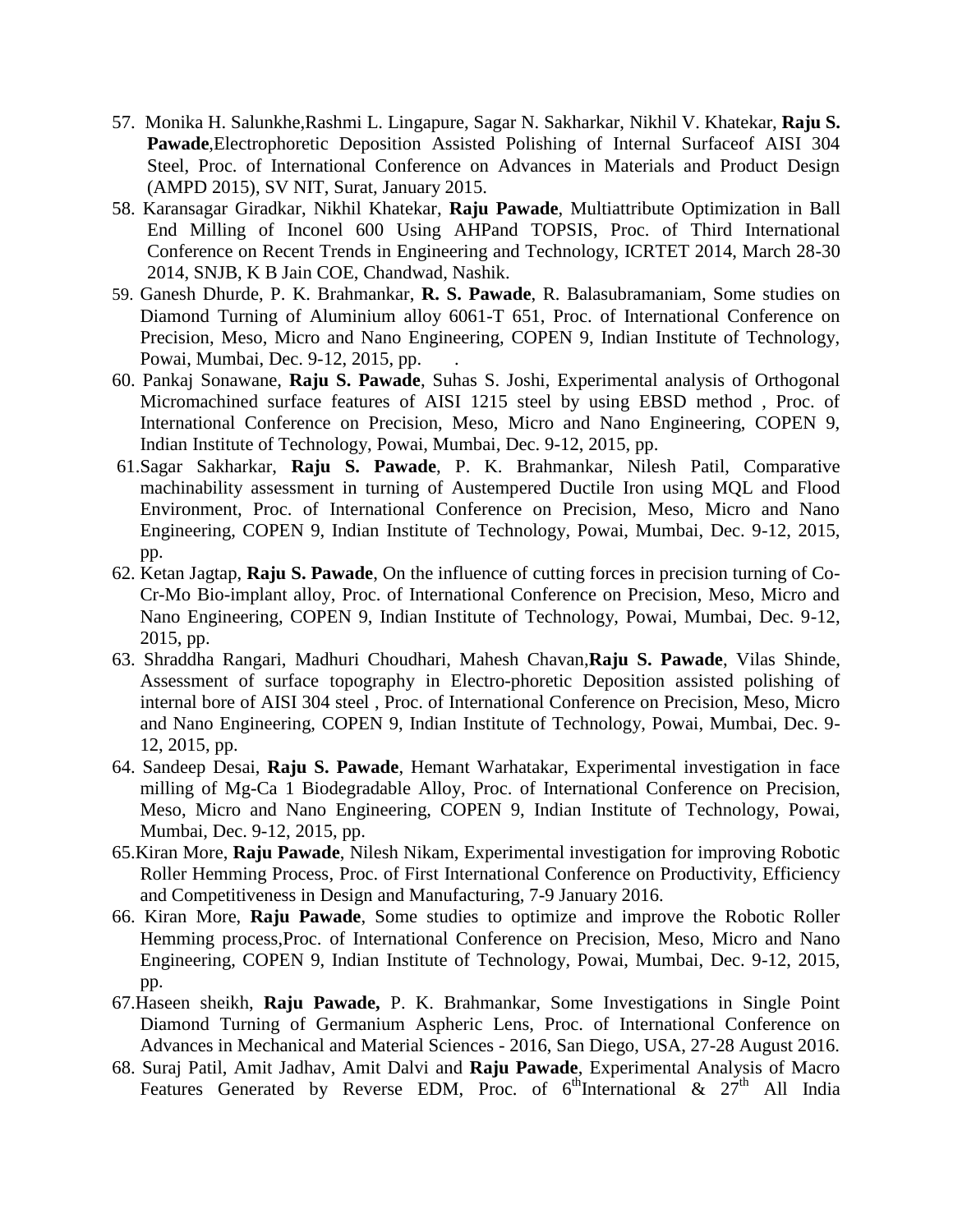Manufacturing Technology, Design and Research Conference (AIMTDR 2016) 16th– 18<sup>th</sup>December, 2016, College of Engineering Pune, pp. 209-213

- 69. Kiran More, **Raju Pawade** and Nilesh Nikam, Experimental Analysis of Robotic Roller Hemming Process for Improving Performance, Proc. of  $6<sup>th</sup>$ International & 27<sup>th</sup> All India Manufacturing Technology, Design and Research Conference (AIMTDR 2016) 16th– 18thDecember, 2016, College of Engineering Pune, pp. 242-246
- 70. V.A. Mali, H.N. Warhatkar and **R.S. Pawade**, Assessment of Cutting Forces and Temperature in Bone Drilling, Proc. of  $6<sup>th</sup>$ International &  $27<sup>th</sup>$  All India Manufacturing Technology, Design and Research Conference (AIMTDR 2016) 16th–18<sup>th</sup>December, 2016, College of Engineering Pune, pp. 476-480
- 71. Bhushan Nikam, Sandip Desai, **Raju Pawade** and P.K. Brahmankar, Acoustic Emission Characterization of Mg-Ca1.0 Alloy in Face Milling, Proc. of  $6^{\text{th}}$ International &  $27^{\text{th}}$  All India Manufacturing Technology, Design and Research Conference (AIMTDR 2016) 16th– 18thDecember, 2016, College of Engineering Pune, pp. 481-485
- 72. Prasad Pawase, Jyotsna Bhole, **Raju Pawade** and P.K. Brahmankar, Experimental Investigation in Diamond Turning of Germanium Aspheric Lens, Proc. of  $6^{\text{th}}$ International &  $27<sup>th</sup>$  All India Manufacturing Technology, Design and Research Conference (AIMTDR 2016) 16th–18<sup>th</sup>December, 2016, College of Engineering Pune, pp. 573-577.
- 73. Ganesh S. Kadam, **Raju S. Pawade** and Amit M. Patil, Cleaner Machining of Inconel 718 with Water Vapour as an Eco-friendly Cutting Fluid, Proc. of  $6<sup>th</sup>$ International &  $27<sup>th</sup>$  All India Manufacturing Technology, Design and Research Conference (AIMTDR 2016) 16th– 18<sup>th</sup>December, 2016, College of Engineering Pune, pp. 634-638.
- 74. Sandeep Desai, **Raju Pawade** and Hemant Warhatkar, Experimental Investigation of Orthopedic Biodegradable Mg-Ca1.0 Alloy by Dry Face Milling, Proc. of  $6^{\text{th}}$ International &  $27<sup>th</sup>$  All India Manufacturing Technology, Design and Research Conference (AIMTDR 2016) 16th– $18^{th}$ December, 2016, College of Engineering Pune, pp. 1136-1140.
- 75. Badal Pandharkar, Abhijeet Salunke, Shivprasad Mawal and **Raju Pawade**, Analysis of Surface Quality and Dimensional Accuracy in Cylindrical Grinding of EN24 Steel, Proc. of  $6<sup>th</sup> International & 27<sup>th</sup> All India Manufacturing Technology, Design and Research$ Conference (AIMTDR 2016) 16th–18<sup>th</sup>December, 2016, College of Engineering Pune, pp. 1215-1218.
- 76. J.M. Arab, P. Dixit, P.K. Brahmankar, **R.S. Pawade** and A.K. Srivastava, Micro-fabrication of Faraday Cup Array Structures in Silicon using DRIE, Proc. of  $6<sup>th</sup>$ International &  $27<sup>th</sup>$  All India Manufacturing Technology, Design and Research Conference (AIMTDR 2016) 16th– 18thDecember, 2016, College of Engineering Pune, pp. 1594-1597.
- 77. **R.S. Pawade** A.S. Awale and P.K. Brahmankar, Application of Jaya Algorithm in Optimization of High Speed Turning of AISI S7 Tool Steel, Proc. of  $6^{\text{th}}$ International &  $27^{\text{th}}$ All India Manufacturing Technology, Design and Research Conference (AIMTDR 2016) 16th–18<sup>th</sup>December, 2016, College of Engineering Pune, pp. 1764-1768.
- 78. Babasaheb Shinde, Raju Pawade, International Conference on Design and Manufacturing, ICONDM, IIITDM, Kanchipuram, Chennai, 16-17 December 2016.
- 79. Shivam Yadav, Rahul Waikar, Raju Pawade, Suhas Joshi,Experimental analysis of orthogonal micro-machined surface features and chip morphology of AISI1215 steel by using EBSD method, Proc. of ICCASP/ICMMD-2016, Advances in Intelligent Systems Research,20-21 December 2016,Vol. 137, Pp. 304-310, © 2017Springer Atlantis Press, B.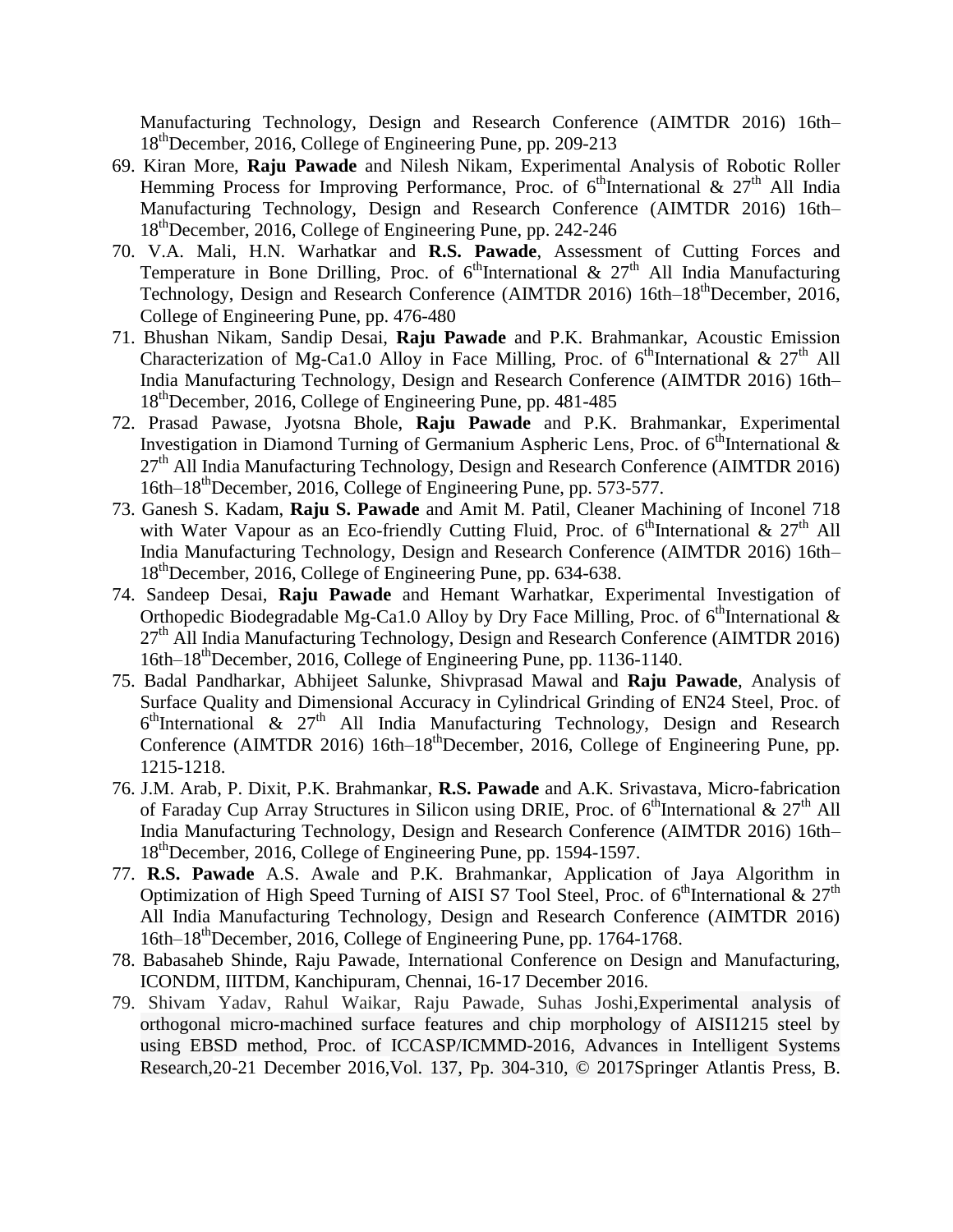Iyer, S. Nalbalwar and R. Pawade (Eds.), ISBN: 978-94-6252-305-0 doi:10.2991/iccasp-16.2017.48

- 80.Bhushan Nikam, Shivprasad Mawal, Raju Pawade,Macro Scale Arrayed Structure FabricationUsing Reverse EDM, Proc. of ICCASP/ICMMD-2016, Advances in Intelligent Systems Research,20-21 December 2016,Vol. 137, Pp. 200-205, © 2017Springer Atlantis Press, B. Iyer, S. Nalbalwar and R. Pawade (Eds.), ISBN: 978-94-6252-305-0 doi:10.2991/iccasp-16.2017.33
- 81. Ganesh Kadam, Raju Pawade, Influence of Machining Environment on Surface Integrity in HSM of Inconel 718 With Productivity Perspective, Proc. of ICCASP/ICMMD-2016, Advances in Intelligent Systems Research,20-21 December 2016,Vol. 137, Pp. 89-93, © 2017Springer Atlantis Press,B. Iyer, S. Nalbalwar and R. Pawade (Eds.),ISBN: 978-94- 6252-305-0 doi:10.2991/iccasp-16.2017.15
- 82. Sandeep Desai, Raju Pawade, Influence of Manufacturing Parameters on Performance of Biodegradable Mg-Ca1.0 Implant, Proc. of ICCASP/ICMMD-2016, Advances in Intelligent Systems Research,20-21 December 2016,Vol. 137, Pp.252-258, © 2017Springer Atlantis Press, B. Iyer, S. Nalbalwar and R. Pawade (Eds.), ISBN: 978-94-6252-305-0 doi:10.2991/iccasp-16.2017.40
- 83. O. Bhatkar, S. Sakharkar, V. Mohan, R. Pawade, Residual Stress Analysis in Orthogonal Cutting of AISI 1020 Steel, Proc. of ICCASP/ICMMD-2016, Advances in Intelligent Systems Research,20-21 December 2016,Vol. 137, Pp. 100-106, © 2017Springer Atlantis Press, B. Iyer, S. Nalbalwar and R. Pawade (Eds.), ISBN: 978-94-6252-305-0 doi:10.2991/iccasp-16.2017.17
- 84. R. Shinde,N. Patil, D.Raut, R. Pawade, P. Brahmankar, Experimental Investigations into Powder-Mixed Electrical Discharge Machining (PMEDM) of HCHCr D2 Die Steel, Proc. of ICCASP/ICMMD-2016, Advances in Intelligent Systems Research,20-21 December 2016,Vol. 137, Pp. 298-303, © 2017Springer Atlantis Press, B. Iyer, S. Nalbalwar and R. Pawade (Eds.), ISBN: 978-94-6252-305-0 doi:10.2991/iccasp-16.2017.47
- 85. V. Baisane, N. Patil, S. Lahane, R. Pawade, P. Brahmankar, Investigations into Wire Electro-Discharge Machining of A6061/Al2O3p Composites, Proc. of ICCASP/ICMMD-2016, Advances in Intelligent Systems Research,20-21 December 2016,Vol. 137, Pp. 94-99, © 2017Springer Atlantis Press, B. Iyer, S. Nalbalwar and R. Pawade (Eds.), ISBN: 978-94- 6252-305-0 doi:10.2991/iccasp-16.2017.16
- 86. K. Jagtap, R. Pawade, A Comparative Analysis of Cutting Forces in Precision Turning of Co-Cr-Mo Bio-implant Alloy in Dry and Wet Machining Environments, Proc. of ICCASP/ICMMD-2016, Advances in Intelligent Systems Research,20-21 December 2016,Vol. 137, Pp. 234-241, © 2017Springer Atlantis Press, B. Iyer, S. Nalbalwar and R. Pawade (Eds.), ISBN: 978-94-6252-305-0 doi:10.2991/iccasp-16.2017.38
- 87. K. A. Jagtap, V. S. Narkhede, S. R. Wankhede, R. S. Pawade, Some Investigations on Cutting Forces in Face Milling of Mg-Ca1.0 Alloy, in Proc. International Conference on Manufacturing Excellence 3 & 4 March 2017, KK Wagh COE, Nashik.
- 88. Pranita Wagh, Sandeep Desai, Raju Pawade, Hemant Warhatkar, Analysis of Surface Roughness and Microhardness of Magnesium Bioimplant Alloy in Face Milling, in Proc. International Conference on Manufacturing Excellence 3 & 4 March 2017, , KK Wagh COE, Nashik.

National Conferences - 32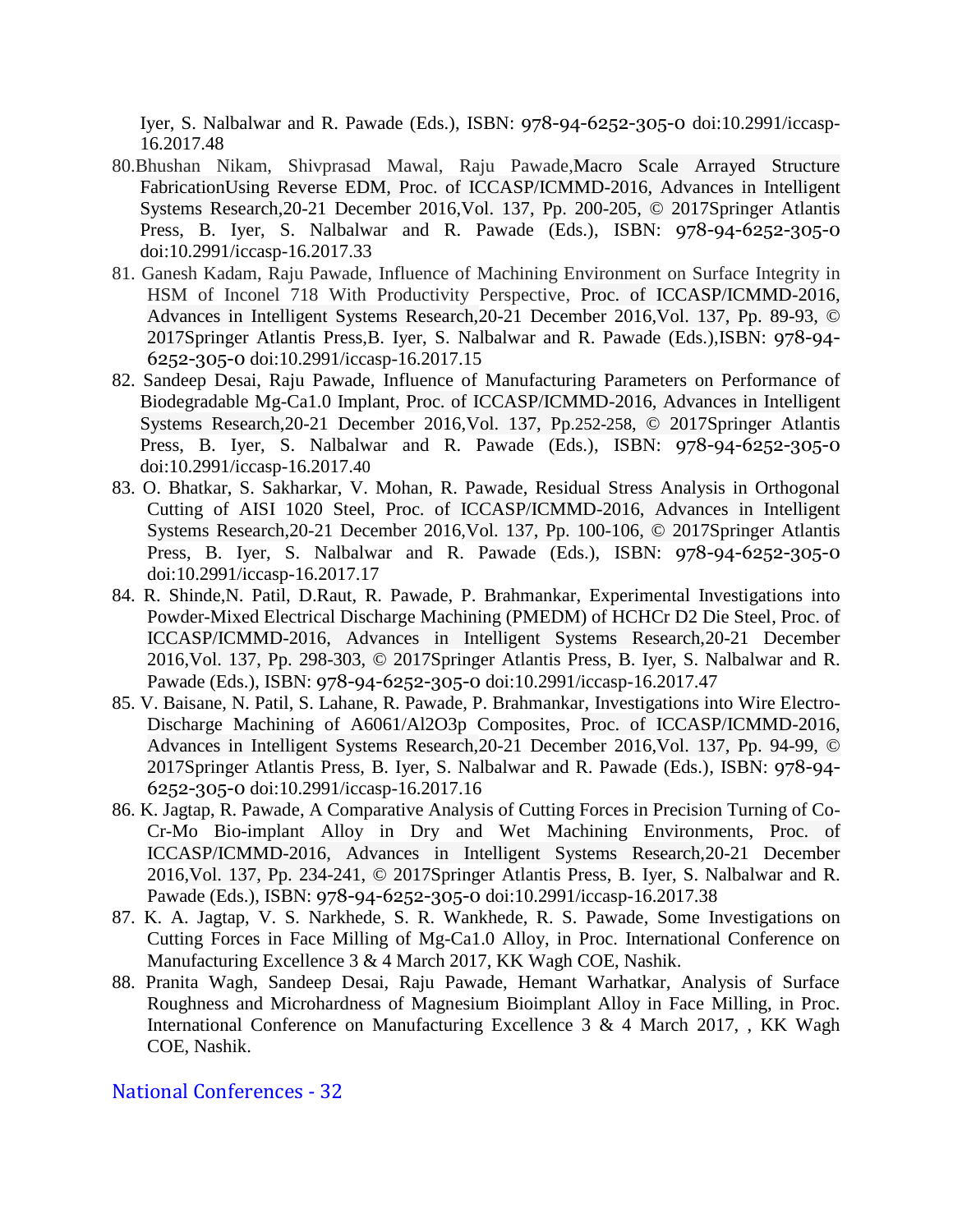- 1 **R. S. Pawade**, R. P. Kate, Academic Programmes in Dr. Babasaheb Ambedkar technological University: An approach to TQM in Technical Education, Proc. Of National Seminar on TQM in Technical Education, TKIET, Warananagar, Kolhapur.
- 2 **R. S. Pawade**, H. N. Warhatkar, An innovatrive software for designing of spur and helical gears using IS 4460 standards, Proc. of National conference on World Class Manufacturing systems (NCMS-2000), B. I. E. T. Jhansi (UP), 18-19 August, 2000.
- 3 **R. S. Pawade,** B. F. Jogi, Octahedral Hexapod Machine-Revolutionary Machine Tool for the Flexible Manufacturing Systems, Proc. Of National conference on World Class Manufacturing systems (NCMS-2000), B. I. E. T. Jhansi (UP), 18-19 August, 2000.
- 4 **R. S. Pawade,** B. F. Jogi, innovatrive software for designing of spur and helical gears using IS 4460 standards, Proc. Of National Workshop on Industrial Automation and Applications (EPROMM-2000) PCEA, Nagpur, 19-20 January, 2001.
- 5 **R. S. Pawade,** H. N. Warhatkar, Octahedral Hexapod Machine-Revolutionary Machine Tool for the Flexible Manufacturing Systems, Proc. of National Workshop on Industrial Automation and Applications (EPROMM-2000) PCEA, Nagpur, 19-20 January, 2001.
- 6 **R. S. Pawade,**H. N. Warhatkar, V. R. Dhaygude, Heterarchical FMS: An alternative approach, Proc. of National conference on Production Engineers, MACT, Bhopal, 17-19 Nov. 2001.
- 7 B. F. Jogi, V. G. Sargade, **R. S. Pawade,** An Emerging Need to Develop Industries through ERP, IC@M, 2002
- 8 **R. S. Pawade,** B. F. Jogi, Six Sigma: A Dynamic Management Tool to Control the Quality of Processes, Proc. Of National Conference on Quality Engineering and Management (NCQE-2003) by QFCI, Kumarguru College of Technology, Cimbatore and Coimbatore Management Association, TN, 4-6 Jan. 2003.
- 9 **R. S. Pawade**, M. Sadaiah, P. Meshram, An overview of Recent Trends in Coordinate Measurement Machines (CMMs), Proc. Of the National Conference on Automation in Manufacturing (NCIOM-2003), Raisoni College of Engineering, Nagpur, 8-9 March, 2003.
- 10 C. M. Badole, **R. S. Pawade**, An overview of High Speed Machining, Proc. Of the National Conference on Advanced Manufacturing and Robotics, CMERI, Durgapur, 10-11Jan. 2004.
- 11 Mahesh Chakradeo, **R. S. Pawade**, Reconfigurable Manufacturing Systems (RMCs); A Present Status, Proc. Of the National Conference on Advanced Manufacturing and Robotics, CMERI, Durgapur, 10-11Jan. 2004.
- 12 P. H. Parkale, **R. S. Pawade**, Hot Machining Techniques to improve Tool Life: A review, Proc. Of the National Conference on Emerging Trends in Concurrent Engineering (ETCE-2005), NIT, Rourkela, 15-16 Jan. 2005.
- 13 **R. S. Pawade,** Durgesh Mandwale, A review of Laser Assisted Machining of Silicon Nitride  $(Si<sub>3</sub>N<sub>4</sub>)$  Ceramics, Proc. Of the National Conference on Emerging Trends in Mechanical Engineering, ETME-2005, NIT, Kurukshetra, 29-31 March, 2005.
- 14 Sushil Khatate, **R. S. Pawade**, D. D. Choudhary, Condition Monitoring using Vibration Signature Analysis; A Precision Maintenance Tool, Proc. Of the National Conference on Advances in Engineering Design (AED 2005), BAIT, Sathyamangalam, Coimbatore, TN, Eds. I. Rajendran, K. Balmurugan, 29-30 April, 2005.
- 15 **R. S. Pawade**, Nitin Banait, Surface Roughness Analysis in Surface Grinding of Inconel 601 using Design of Experiments, Proc. of CONQUEST-2006, Hyderabad, 15-17 January, 2006.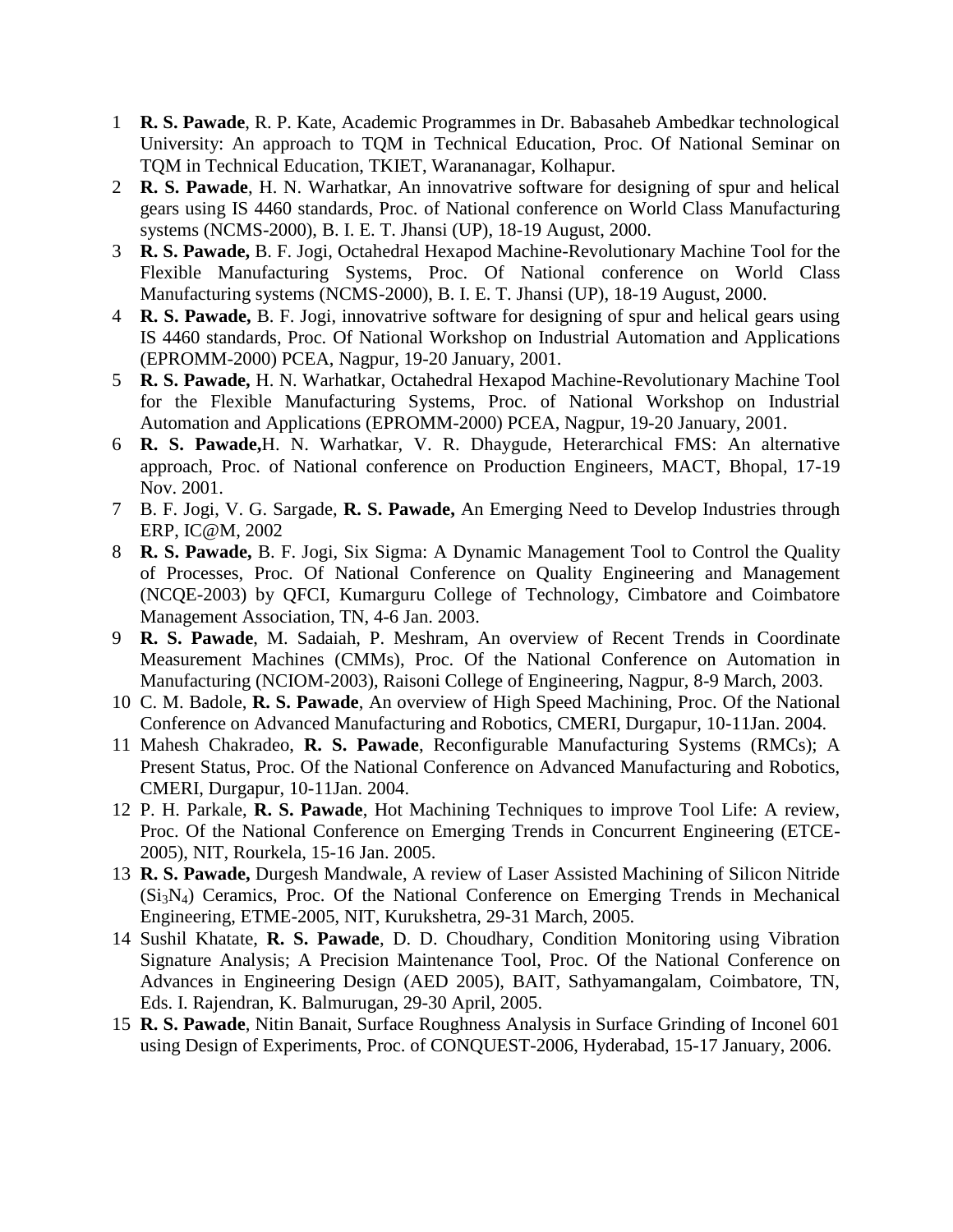- 16 G. Y. Bhide, **R. S. Pawade,** Statistical process control of Dimensional accuracy applied to internal grinding of bevel gears, Proc. Of the National Conference – "AAQMENT-2006", Erode, 23-24 February, 2006.
- 17 Ajaj Sain, Nikhil Paranjape, **Raju Pawade**, Minimal Quantity Lubrication (MQL): Approach Towards Green Machining, Proc. Of the National Seminar on Eco-Friendly Technologies and Challenges for Mechanical Engineers, SGSITS, Indore, 27-28 January, 2006.
- 18 **Raju S. Pawade**, Amey S. Choudhari, Sagar U. Sapkal, Harshdeep S. Joshi, Surface Integrity Investigations in Ball Burnishing of 6063 Al Alloy, Proc. Of National Conference on Trends in Computer Aided Design and Engineering TACADE 2007, Kalyani College of Engineering, Kalyani, WB, February 16-17, 2007, pp.
- 19 **R. S. Pawade,** D. S. N. Reddy, P. K. Brahmankar, Grey Relational Parameter Optimization in Ball Burnishing of 6063 Al alloy, Proc. Of National Conference on Trends in Advanced Manufacturing, Fr. Conceicao Rodrigues College of Engineering, Mumbai, October 19- 20,2007, pp. 20-24.
- 20 D. S. Mankar, **R. S. Pawade**, Effect of Surface Roughness on Fatigue Life of Machined Component of Inconel 718, Accepted for presentation in National Conference on Advances in Mechanical Engineering, MIT, Aurangabad, 1-3 March, 2009.
- 21 C. M. Badole, **R. S. Pawade**, Behaviour of CVD PVD Coated Carbide Tools in High Speed Turning of Inconel 718, Proc. Of the National Conference on World Class Manufacturing (WCM 2009), Amrutvahini College of Engineering Sangamner, 26-27 February, 2009.
- 22 Madan Kulkarni, **Raju S. Pawade**, Bhagawan F. Jogi, High speed machining of titanium alloy (ti-6al-4v) with coated carbide tool, Proceedings of TFMS 2012 National Conference on Thermal, Fluid and Manufacturing Science January 20 – 21, 2012, Surat, Gujarat, India
- 23 Nitesh E. Chaudhari, Aniket A. Shetye and **Raju S. Pawade**, Bio-chemical Micro machining: A Review, Proceedings of National Conference on Advances in Chemical and Mechanical Engineering, NCACME-2012, January 27-28, 2012, Gharada Institute of Technology, Khed.
- 24 Ketan Jagtap, **Raju Pawade**, Diamond Turning of Optical Polymers, Proceeding Of National Conference on "Innovations In Mechanical Engineering" at Sinhgad Institute Of Technology, Lonavala, Pune, Maharashtra. 410 401, April 19-20 2012
- 25 Swamini Chopra, Sandeep Desai, Hemant warhatkar, Raju Pawade, Energy Considerations in Metal Machining, Proceedings of ENACT 2014- Energy : Needs and Current Trends- 2014, Dr. B. A. Tech. University, Lonere, 19-20 December 2014
- 26 Kalpana Jogdand, Kiran More, Ganesh Dhurde and Raju Pawade, Determination of Specific Cutting Energy in Hot Machining of Inconel 718, Proceedings of ENACT 2014- Energy : Needs and Current Trends- 2014, Dr. B. A. Tech. University, Lonere, 19-20 December 2014
- 27 Sagar N. Sakharkar, Ganesh S. Kadam, Raju S. Pawade, Prakash K. Brahmankar, Sustainability Assessment to Minimise Energy Consumption in Green Machining, Proceedings of ENACT 2014- Energy : Needs and Current Trends- 2014, Dr. B. A. Tech. University, Lonere, 19-20 December 2014
- 28 Prasad Pawase, P.K. Brahmankar, **R.S. Pawade**,Multi Objective Optimization of Surface Roughness and Slope Error in Diamond Turning of Germanium Lense using Taguchi Grey Relational Analysis, Proceedings of National Conference on Statistical Analysis and Computing in Engineering and Management, NC-SACEM, 2014, DY Patil COE, Akurdi, Pune, August 7-8 2014.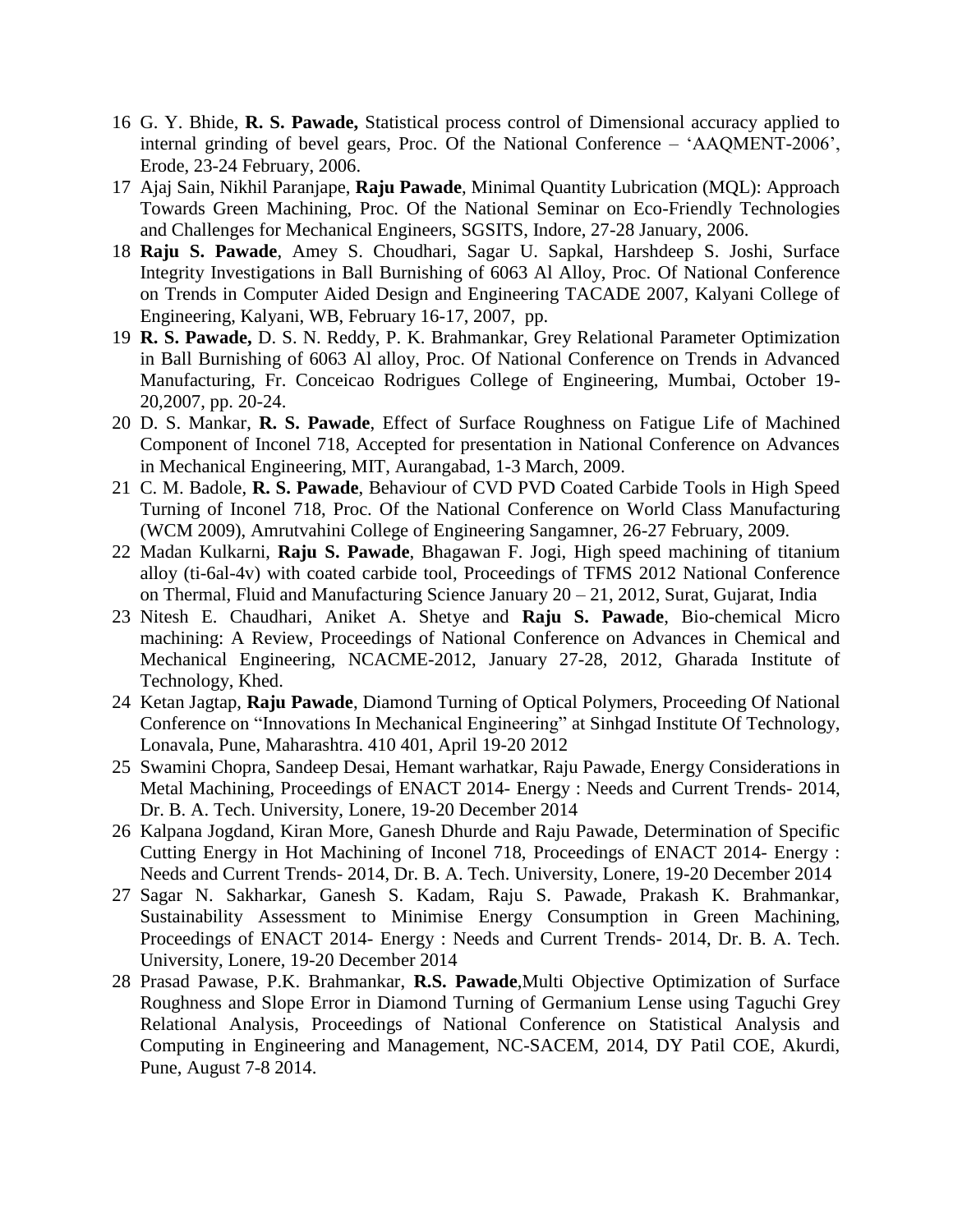- 29 Nandakumar Nagothkar,ShivprasadMawal, **Raju Pawade,**Multi Attribute Decision Making In Electro-Discharge Machining of SKD11 Steel Using Saw Optimization Method, National Conference on Recent Trends in Mechanical Engineering (NCRTME2016), 4-5 July 2016, WCE, Sangli, India
- 30 Bhole Jyotsna, Gharat Umesh, Nikam Manoj, Yewale Nilesh, **Pawade Raju**, Multi-Objective Optimization In End Milling of GFRP Composite Using Weighing Product Method (WPM), National Conference on Recent Trends in Mechanical Engineering (NCRTME2016), 4-5 July 2016, WCE, Sangli, India
- 31 Vishal B. Potadar, RanjeetKadam, Ganesh S.Kadam, **Raju S.Pawade**, Determination of Specific Cutting Energy In Green Machining of Inconel 718, National Conference on Recent Trends in Mechanical Engineering (NCRTME2016), 4-5 July 2016, WCE, Sangli, India
- 32 Abhishek Patil, Bhushan Nikam, Abhishek Ghanghav, **Raju Pawade**, Optimization of Process Parameters in Drilling of Al 6061/SiC Composite Using SAW Method, National Conference on Recent Trends in Mechanical Engineering (NCRTME2016), 4-5 July 2016, WCE, Sangli, India.

# Participated in International/National Conferences

- Presented a paper on 'AJM Characteristics of  $6061/Al_2O_3$  Metal Matrix Composites',  $21<sup>st</sup>$ AIMTDR Conference, VIT, Vellore, 20-22 Dec. 2004.
- Presented a paper on 'Some Investigations on Surface Integrity of High Speed Turned Inconel' 718, Proc. of  $21<sup>st</sup>$  AIMTDR Conference, VIT, Vellore, 20-22 Dec. 2004
- Presented a paper on 'Surface Topography Investigations of High Speed Turned Titanium Alloy', 4<sup>th</sup> National Conference on Precision Engineering, COPEN 2005, Jadavpur University, Kolkata, Dec. 16-17, 2005
- Presented a paper on 'An Investigation of Cutting Forces and Surface Damage in High-Speed Turning of Inconel 718',  $7<sup>th</sup>$  International Conference on Materials Processing (ACMP), NUS, Singapore, 4-6 Dec. 2006
- Presented a paper on 'An Investigation into Surface Finish in Grinding of Metal Matrix Composites (MMCs) Using Taguchi-Grey Relational Analysis", International Conference on Materials Processing for Properties and Performance MP<sup>3</sup> 2006, Institute of Materials, East Asia, December 11-15, 2006
- Presented a paper on 'An Analysis of Machined Surface Topography in High-Speed Machining of Inconel 718", Fifth International Conference (COPEN 2007), College of Engineering, Trivendrum, December 13-14, 2007
- Presented a paper on "Surface Characterisation of Optical Polymers in Ultra Precision Machining', Fifth International Conference (COPEN 2007), College of Engineering, Trivendrum, December 13-14, 2007
- Presented a paper on 'Surface Integrity Studies In Ball End Milling Of Thin Shaped Cantilever Inconel 718' 8<sup>th</sup> ASME 2014 Manufacturing Science and Engineering Conference, Detroit, Michigan, USA, MSEC2014-4015, June 09-13, 2013
- Session chair for one session in International Conference on Precision, Meso, Micro and Nano Engineering, COPEN 8, National Institute of Technology, Calicut, Dec. 10-12, 2013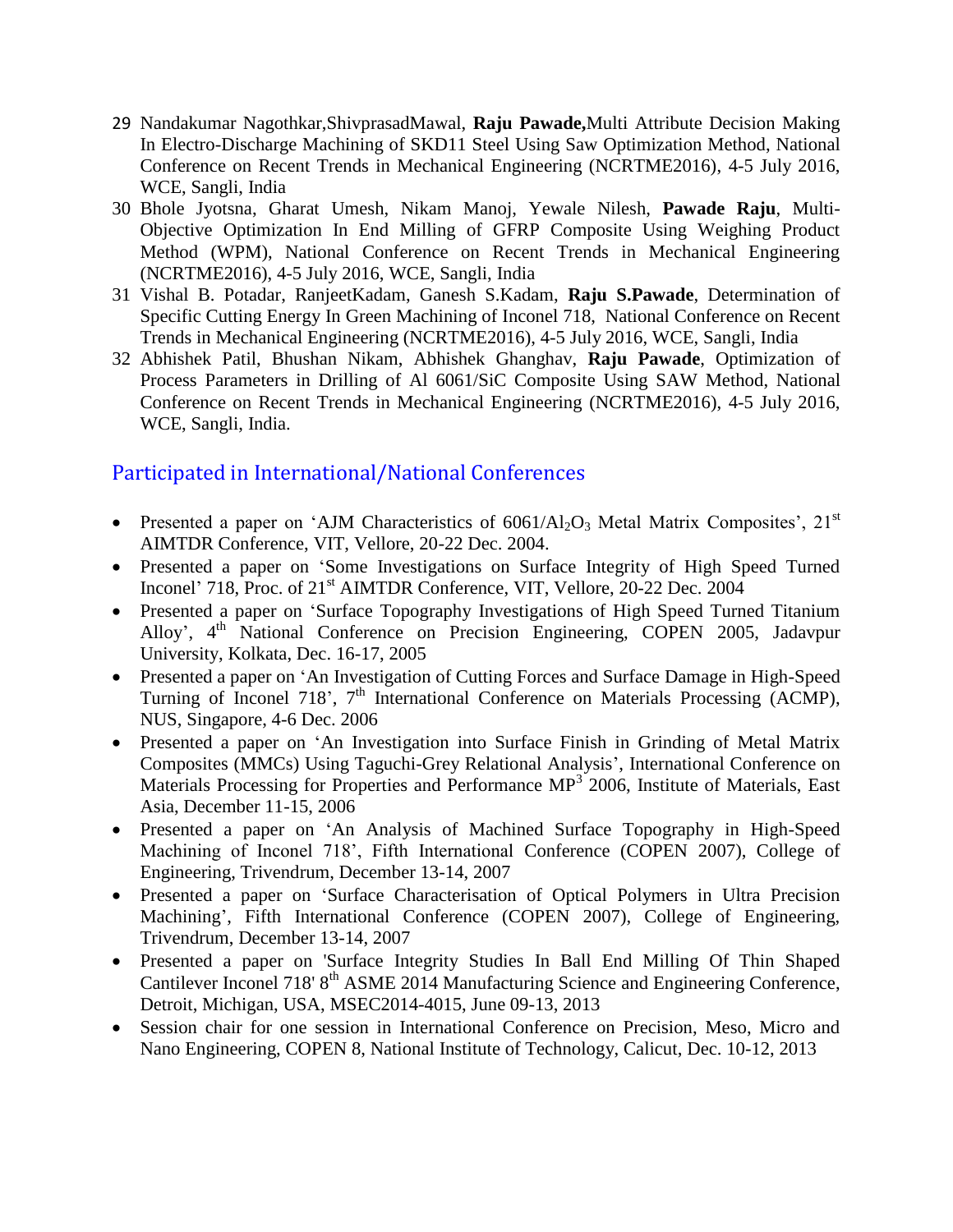- Session chair for two sessions in International Conference on Precision, Meso, Micro and Nano Engineering, COPEN 9, Indian Institute of Technology, Powai, Mumbai, Dec. 9-12, 2015
- Session chair for one session in  $6^{\text{th}}$ International &  $27^{\text{th}}$  All India Manufacturing Technology, Design and Research Conference (AIMTDR 2016)  $16<sup>th</sup>-18<sup>th</sup>$ December, 2016, College of Engineering Pune

#### Courses Taught

| S. N.<br><b>Course Title</b>                         | <b>Level</b>     | Year                 |
|------------------------------------------------------|------------------|----------------------|
| 1. Engineering Drawing I                             | UG (First year)  | 1992,93,97           |
| 2. Engineering Drawing II                            | UG (First year)  | 1992,93,97           |
| 3. Production Technology I                           | UG (Second year) | 1994, 95             |
| 4. Structure and properties of Engineering materials | UG (Second year) |                      |
| 5. Production Technology II                          | UG (Third Year)  | 1997, 98,99          |
| 6. Manufacturing Processes II                        | UG (Third Year)  | 1994, 95             |
| 7. Engineering Metallurgy                            | UG (Third Year)  | 1998                 |
| 8. Tool Engineering                                  | UG (Final Year)  |                      |
| 9. Elements of Project Management                    | UG (Third Year)  |                      |
| 10. CNC and Tool Design                              | UG (Third Year)  |                      |
| 11. Microprocessor and Numerical Control             | UG (Third Year)  | 1999, 2000           |
| 12. Tool Condition Monitoring                        | UG (Final Year)  |                      |
| 13. Project Management and Operation Research        | UG (Final Year)  | 2000, 01, 02         |
| 14. CNC and Adaptive Control                         | PG               | 2002, 03             |
| 15. Flexible Manufacturing Systems                   | PG               |                      |
| 16. Sensors in Manufacturing                         | PG               |                      |
| 17. Material Removal Processes/Theory of Machining   | PG               | 2011, 12, 13, 14, 15 |
| 18. CAD CAM                                          | <b>UG</b>        | 2000, 01, 02, 12     |
| 19. Theory of Machining                              | PG               | 2014                 |
| 20. Quantitative Techniques in Project Management    | <b>UG</b>        | 2012, 2013           |
| 21. Sheet Metal Products and Processes               | <b>UG</b>        | 2012, 2013           |
| 22. Basic Mechanical Engineering                     | <b>UG</b>        | 2011, 12, 13, 14     |
| 23. Energy and Environmental Engineering             | <b>UG</b>        | 2012, 13, 14         |
| 24. Ultra-Precision Machining                        | PG               | 2014, 15, 16         |

#### Invited Lectures

- 1 Coordinate Measuring Machines "CMM" A lecture delivered at Two-Week AICTE-ISTE Short Term Training Programme on "Opportunities and Challenges in High Precision Manufacturing; Vision 2020" at Dr. Babasaheb Ambedkar Technological University, Lonere, November 2002.
- 2 Safety Aspects of Machinery and Toolings A lecture delivered at Four Day Training Programme on "Maintenance of Machinery and Equipments, for the Laboratory Assistants and Workshop Staff at Dr. Babasaheb Ambedkar Technological University, Lonere, March 2002.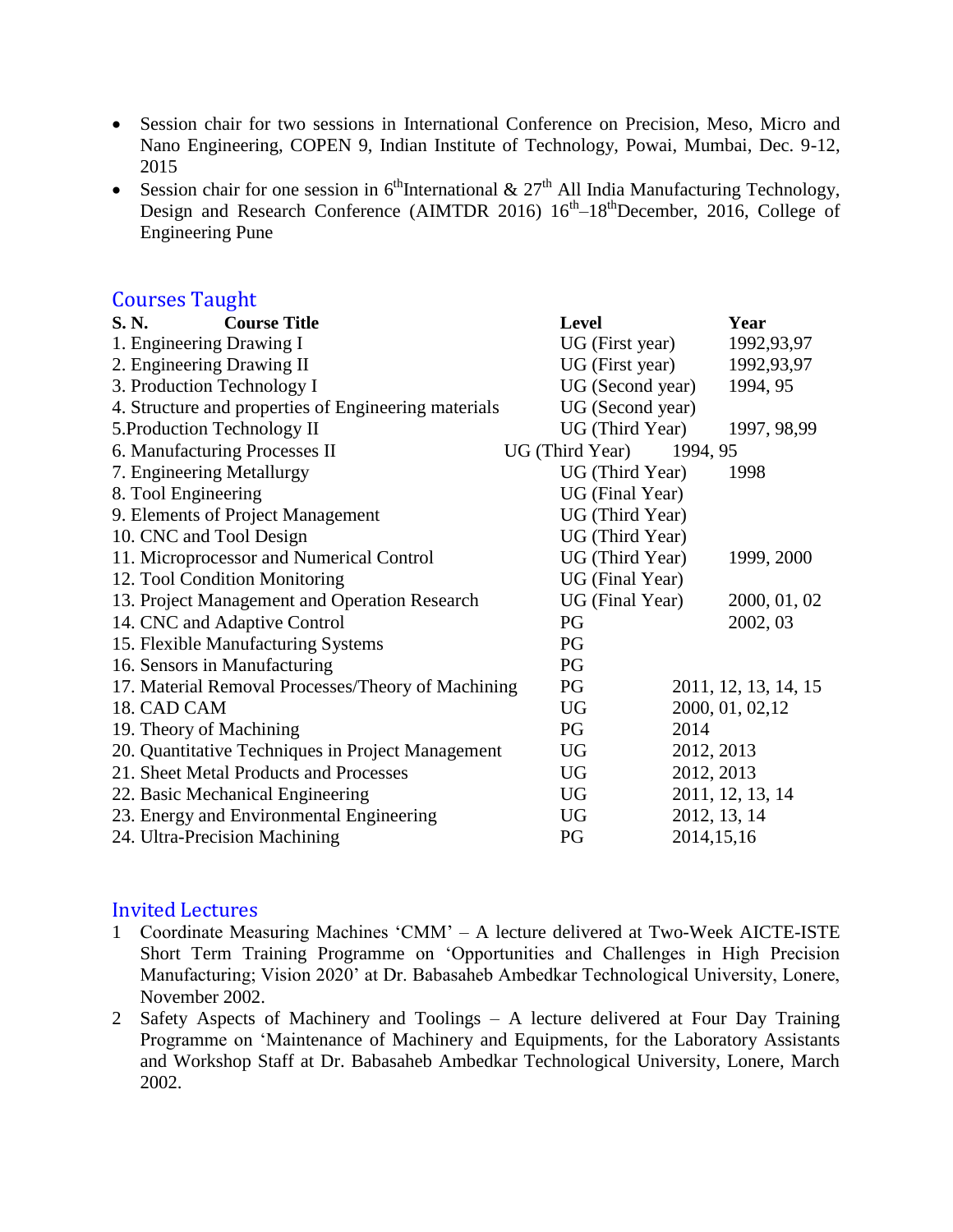- 3 Machining of difficult-to-machine material Superalloy Inconel 718, A lecture delivered at Five Day STTP on "Machining of Advanced Materials, at VJTI, Mumbai, February 2009.
- 4 Non conventional machining and different coating techniques, A lecture delivered at DKTE Institute Ichalkaranji for M. Tech. students  $(9 \text{ Hours})$  during  $9-10^{\text{th}}$  October 2010.
- 5 Eletro-discharge Machining Theory and practice-A lecture delivered at Two Day Workshop on "Electrodischarge Machining, at R I T, Sakharale, March 2011.
- 6 Manufacturing Optimization using Taguchi Methods –A lecture delivered at Two-Week AICTE-FDP on 'Nanotechnology –Opportunities and Challenges' at Dr. Babasaheb Ambedkar Technological University, Lonere, June 10-21, 2013.
- 7 Machining Characteristics of Superalloys- Inconel 718, A lecture delivered in One week content updating training programme on 'Advances in Manufacturing Processes, Systems and Materials' (AMPSM) sponsored by MSBTE, Mumbai on 28th Dec., 2012 at G. P. Nashik.
- 8 Product and Process Optimization using Taguchi Designs: A lecture delivered in One week STTP on "Advances in Manufacturing processes, at SVERI College of Engineering, Pandharpur, May 13, 2015.
- 9 Product and Process Optimization using Taguchi Designs: A lecture delivered in Two day workshop on Research Methodology at Walchand College of Engineering, Sangli, April 2015.
- 10 Optimization of Manufacturing Processes, A lecture delivered in STTP on Advances in Manufacturing Technologies and Management (AMTM) at Government Polytechnic Nashik,  $11^{th}$  January 2016.
- 11 Machining of Aspheric Lenses, A lecture delivered in STTP on Advances in Manufacturing Technologies and Management (AMTM) at Government Polytechnic Nashik, 11<sup>th</sup> January 2016.

#### Short term Courses/Seminar/Workshop attended

- 1 Winter school on " Total Quality Management" at SPCE, Andheri, Mumbai, 1998
- 2 SERC school on "RAM in Manufacturing" at IIT, Kharagpur, 1998
- 3 Winter school on "Computer Fundamentals and Office Automation" at KIT"s College of Engineering, Kolhapur, 1999
- 4 Winter school on "Education Technology" at Dr. Babasaheb Ambedkar Technological University, Lonere, 1999
- 5 Winter school on "Design for Manufacturability" at Regional Engineering College, Warangal, 1999
- 6 A four day course on "Synergogy for improving Teaching and Learning Skills, Conducted by Scientific Methods", USA at Dr. Babasaheb Ambedkar Technological University, Lonere
- 7 ISTE Annual Convention at MACT, Bhopal, 1998
- 8 ISTE Maharashtra-Goa section Annual Convention at CWIT, Pune, 1999
- 9 QIP Short Term Course on Advanced Machining Processes, at IIT, Kanpur, 18-23 October, 2004.
- 10 CEP Two Day Course on Manufacturing Optimization, at IIT, Mumbai, 18-19 December, 2007.
- 11 One day National Seminar on 'Emerging Trends in Tooling For Plastics' at DJ Sanghvi College of Engineering, Mumbai on  $15^{\text{th}}$  November 2008.
- 12 One Week CEP on Metal Forming at SVNIT, Surat during 22-26 December 2014.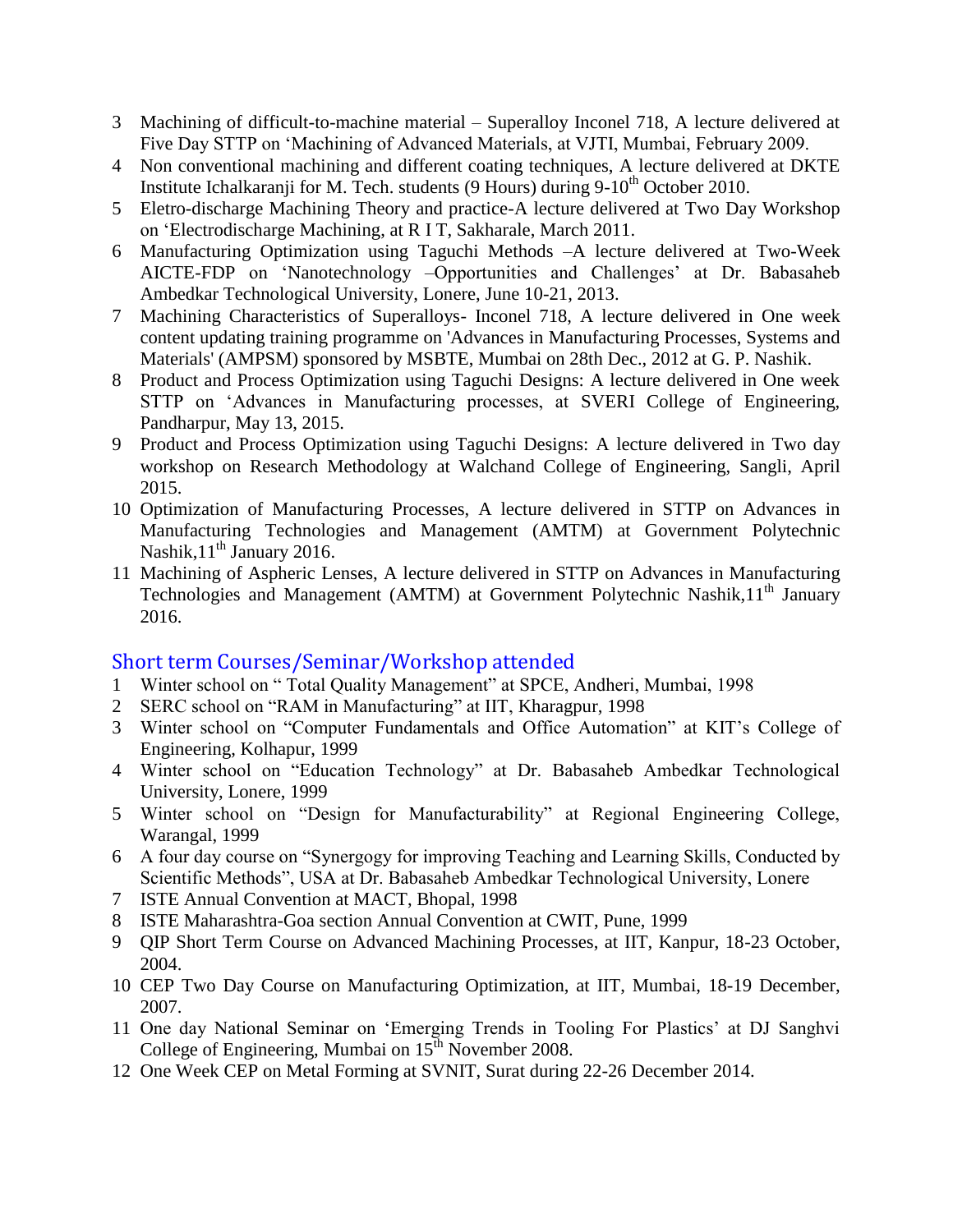- 13 Two days Faculty Development Programme on Pedagogy at Dr. Babasaheb Ambedkar Technological University, Lonere, 29-30 December 2014
- 14 Four days Continuing Education Programme on Solidification, Welding and Advanced Casting, at IIT, Mumbai, 28-31 October, 2015.
- 15 Two days workshop on Migration to Free and Open ware Software, at Dr. Babasaheb Ambedkar Technological University, Lonere, 6-7 January 2016
- 16 One Week TEQIP- CEP on "Analysis of Research Problems through Design of Experiments" at IIT Powai, Mumbai, 13-17 August 2016.

### Organized Conferences/ Workshops/ Schools

- 1 Organized a Four Day Training Programme on "Maintenance of Machinery and Equipments, for the Laboratory Assistants and Workshop Staff at Dr. Babasaheb Ambedkar Technological University, Lonere, March 2002.
- 2 Organized a Two-Week AICTE-ISTE Short Term Training Programme on "Opportunities and Challenges in High Precision Manufacturing; Vision 2020" at Dr. Babasaheb Ambedkar Technological University, Lonere, November 2002.
- 3 Organized a One Week TEQIP-Short Term Training Programme on "Advanced in Materials and Manufacturing Processes" at Dr. Babasaheb Ambedkar Technological University, Lonere, June 2011.
- 4 Organized a One Week TEQIP- CEP on "Interdisciplinary aspects in modeling of manufacturing processes' at IIT Powai, Mumbai, 2-6 November 2013.
- 5 Organized a One Week TEQIP II -Short Term Training Programme on "Developments in Welding Technology" at Dr. Babasaheb Ambedkar Technological University, Lonere, 8-12 March 2016.
- 6 Organized a One Week TEQIP- CEP on "Analysis of Research Problems through Design of Experiments" at IIT Powai, Mumbai, 13-17 August 2016.
- 7 Organized First International Conference on Materials, Manufacturing and Design Engineering iCMMD 2016 during 20-21 December 2016 as organizing secretary.

### Expert Lecture Organised

1. Competency Skills and SAE BAJA Guidelines, by Sanjay Chopane, Manager, R&D, Eaton Technologies, Pune, November 2013

- 2. RamaGopalon Diamond Turning Opportunities and Challenges
- 3. Madhav Kadam Automotive lighting system designs and studio

# Knowledge of PC/Software

- 1. MS Office (Word, Excel, PPT)
- 2. MINITAB
- 2. STATGRAPHICS
- 3. AUTOCAD
- 4. DESIGN EXPERT

### Sponsored Projects

• MODROBS - Modernization of Workshops in 1997-2000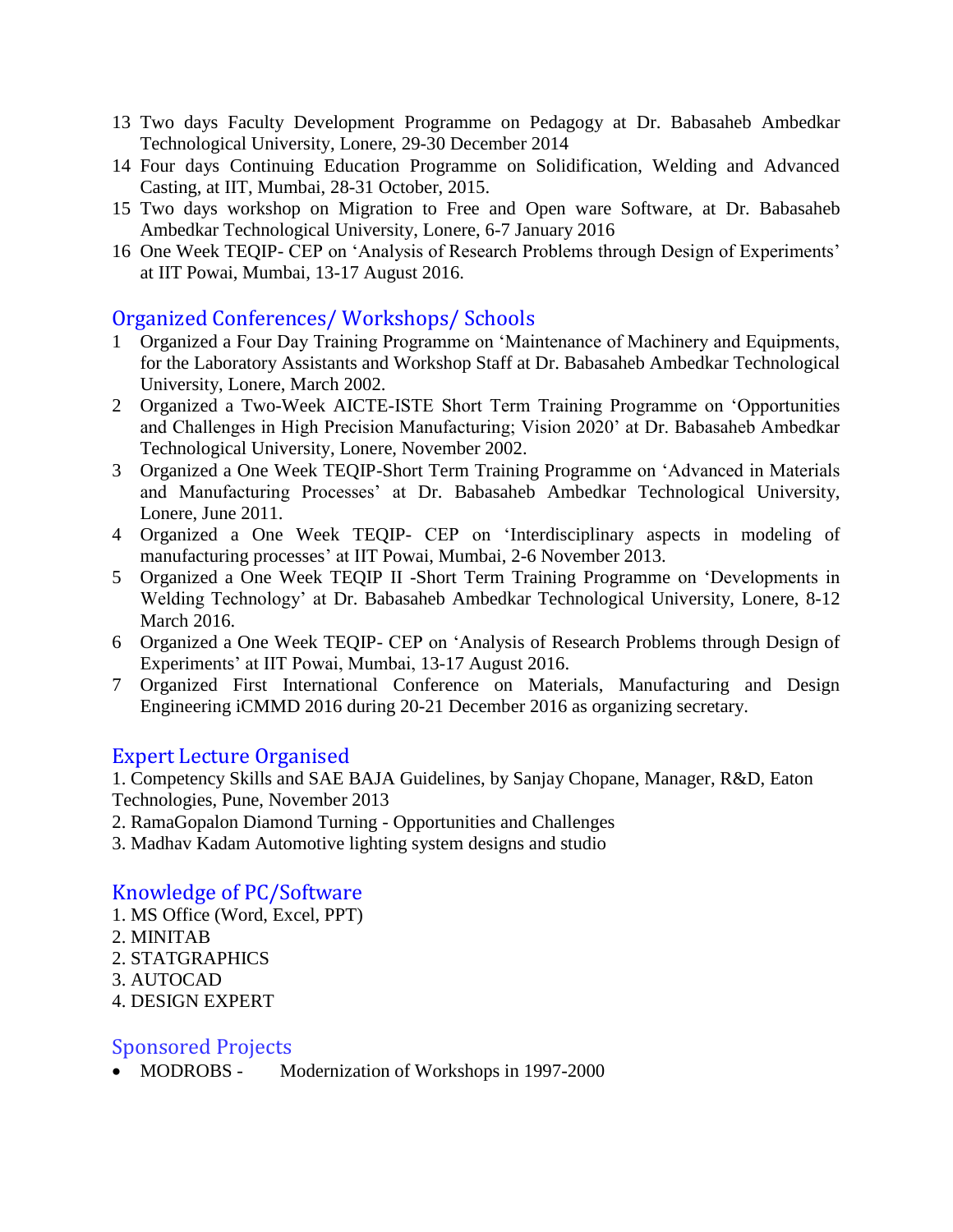Grant received and consumed – Rs. 14 Lakhs

 UGC- MRP – Analysis and modeling of Electrophoretic polishing of stainless steel and ceramics

Grant Sanctioned – 6.58 Lakhs

Date of commencement- August 2011 to July 2014

# Consultancy Work

- Machining characteristics of EN31 steel in hard turning 0.35 Lakhs
- Mukand Steel, Kalwa
- Venus Industries, Mumbai

### Academic Interactions with Other Institutions/R&D

- 1. Veer Jijamata Technological Institute, Matunga, Bombay, Mumbai
- 2. Indian Institute of Technology, Powai, Bombay, Mumbai
- 3. DKT Institute of Engineering and Technology, Ichalkaranji, MS
- 4. K. K. Wagh College of Engineering Reasersch and Technology, Nasik
- 5. Rajarambapu Institute of Technology, Sakharale
- 6. Walchand College of Engineering, Sangli

#### Industries visited

| Sr.            | Name of Industry with address        | Accompanying   | Purpose          | Month and |
|----------------|--------------------------------------|----------------|------------------|-----------|
| No.            |                                      | students       |                  | year      |
| $\mathbf{1}$   | Bhabha Atomic<br>Research<br>Centre, | B. Tech. $(5)$ | B. Tech. Project | 1997-98   |
|                | Trombay, Mumbai                      |                | work             | 1998-99   |
|                |                                      | $M.Tech.$ (1)  | M. Tech. Project |           |
|                |                                      |                | work             | 2007      |
|                |                                      |                | Sponsored        | 2004-05   |
|                |                                      |                | research project |           |
| $\overline{2}$ | <b>Bharat Gears Limited,</b>         | M.Tech. (4)    | M. Tech. Project | 2005      |
|                | <b>Bharat Gears Ltd.</b>             |                | work             |           |
|                | Kausa Shil, Shilphata, Distt.        |                |                  |           |
|                | Thane-400 612 (Maharashtra)          |                |                  |           |
|                | Phone: 91.22.25352692, 25352034      |                |                  |           |
|                | Fax: 91.22.25351651                  |                |                  |           |
|                | Email: info@bglindia.com             |                |                  |           |
| 3              | <b>Mukand Limited</b>                | B. Tech. (8)   | B. Tech. Project | 2000-01   |
|                | Dighe Post Office, Thane Belapur     |                | work             |           |
|                | Road, Kalwa, Thane - 400605          |                |                  |           |
|                | $91)-22-$                            |                |                  |           |
|                | 21727500,21727346,21727700           |                |                  |           |
| $\overline{4}$ | CP Tools, Mulund, Bombay             | B. Tech. (3)   | B. Tech. Project | 1998-99   |
|                |                                      |                | work             |           |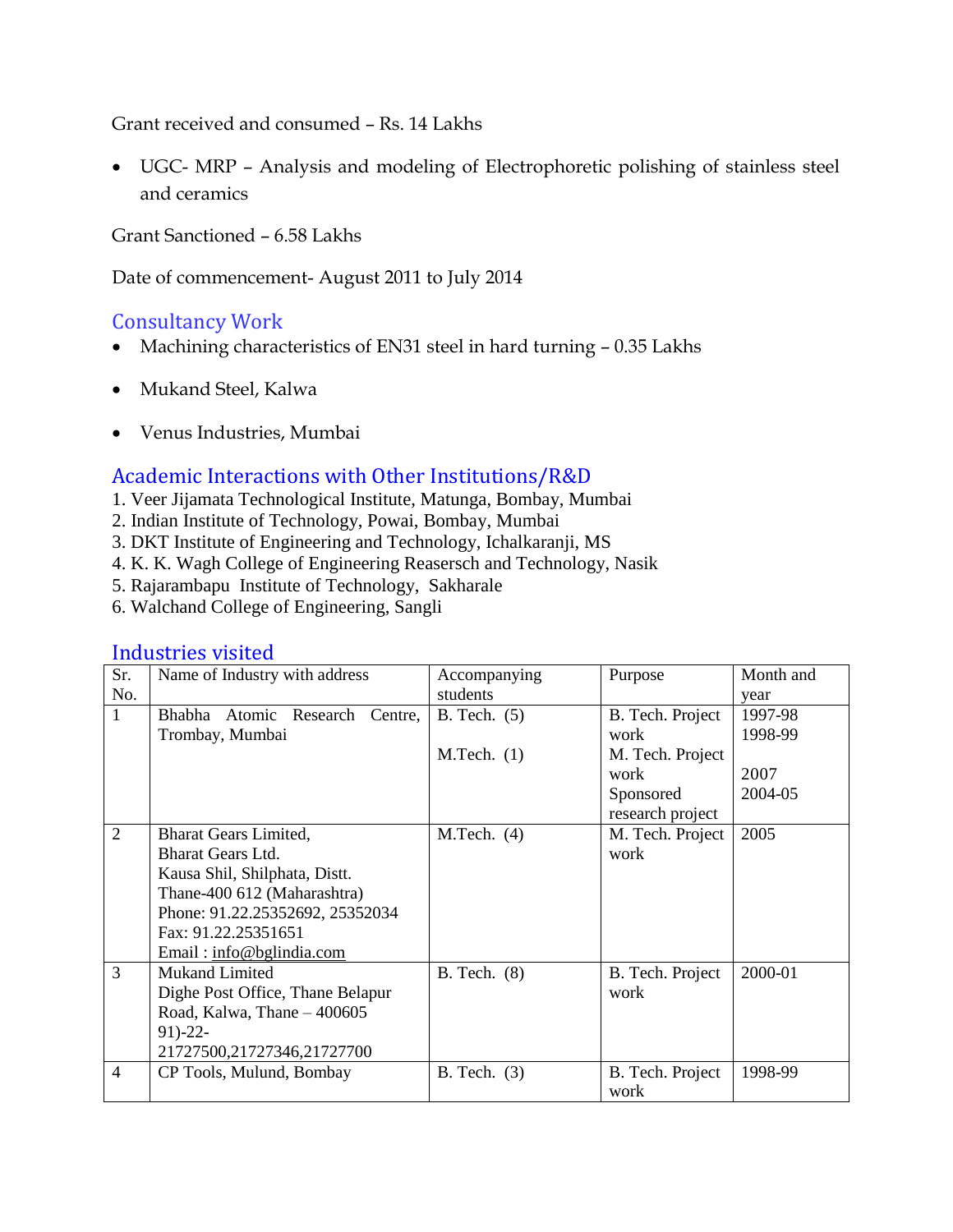| 5              | Mahindra<br>Composites,<br>Mangaon,<br>Raigad                                                                                                                            | B. Tech. $(4)$                                   | B. Tech. Project<br>work  | 2000-01              |
|----------------|--------------------------------------------------------------------------------------------------------------------------------------------------------------------------|--------------------------------------------------|---------------------------|----------------------|
| 6              | Fertilizers<br>Deepak<br>and<br>Petrochemicals<br>Ltd,<br>Kalamboli,<br>Thane                                                                                            | $M.Tech.$ (1)                                    | M. Tech. Project<br>work  | 2005                 |
|                |                                                                                                                                                                          | B. Tech. $(3)$                                   | B. Tech. Project<br>work  | 2005-06              |
| $\overline{7}$ | Cummins Limited, Pune                                                                                                                                                    | $M.Tech.$ (1)                                    | M. Tech. Project<br>work  | 2009                 |
| 8              | Cipla Limited                                                                                                                                                            | B. Tech. (35)                                    | <b>Industrial Visit</b>   | 2012                 |
|                | Rasayani Industrial Area, Patalganga                                                                                                                                     |                                                  |                           |                      |
| 9              | Wellspun Maxsteel Limited<br>At. Po. Salav, Dist. Raigad                                                                                                                 | B. Tech. (35)                                    | <b>Industrial Visit</b>   | 2011                 |
| 10             | Kisan Mouldings Limited<br>Plot No. 69/70, MIDC Dhatav, Tal.<br>Roha, Dist. Raigad 402 116                                                                               | B. Tech. $(3)$                                   | B. Tech. Project<br>work  | 2012                 |
| 11             | Nashik Engineering Cluster NEC,<br>"Sahastrarashmi" C-10, MIDC<br>AMBAD,<br>NASIK - 422 010.<br>Maharashtra.(INDIA)<br>Phone No.: +91 253 6699200.                       | M. Tech.<br>Manufacturing Engg.<br>(15 Students) | <b>Industrial Visit</b>   | $28th$ March<br>2013 |
|                | TeleFax No.: +91 253 6699222.                                                                                                                                            |                                                  |                           |                      |
| 12             | ARTISAN INSTITUTE OF<br><b>TECHNOLOGY</b><br>NEC, C-10, MIDC, Ambad,<br>Nashik-422 010,<br>Contact:- $+91-253-6455699$ ,<br>6515197, 2374804,<br>Mobile:- +91 9960749992 | M. Tech.<br>Manufacturing Engg.<br>(15 Students) | <b>Industrial Visit</b>   | $28th$ March<br>2013 |
| 13             | Accurate Engineering Company Pvt.<br>Limited<br>Calibration Division 1, Plot No. AM<br>31, Udyog Bhavan, Satpur Industrial<br>area, Nashik<br>Ph: 0253 2351514           | M. Tech.<br>Manufacturing Engg.<br>(15 Students) | <b>Industrial Visit</b>   | $28th$ March<br>2013 |
| 13             | Schneider Electric Limited,<br>Satpur Industrial area, Nashik                                                                                                            | <b>Faculty Visit</b>                             | <b>Industrial Visit</b>   | $29th$ March<br>2013 |
| 14             | Mechvac Limited, Navi Mumbai                                                                                                                                             | <b>Faculty Visit</b>                             | <b>MTP</b><br>Supervision | November<br>2013     |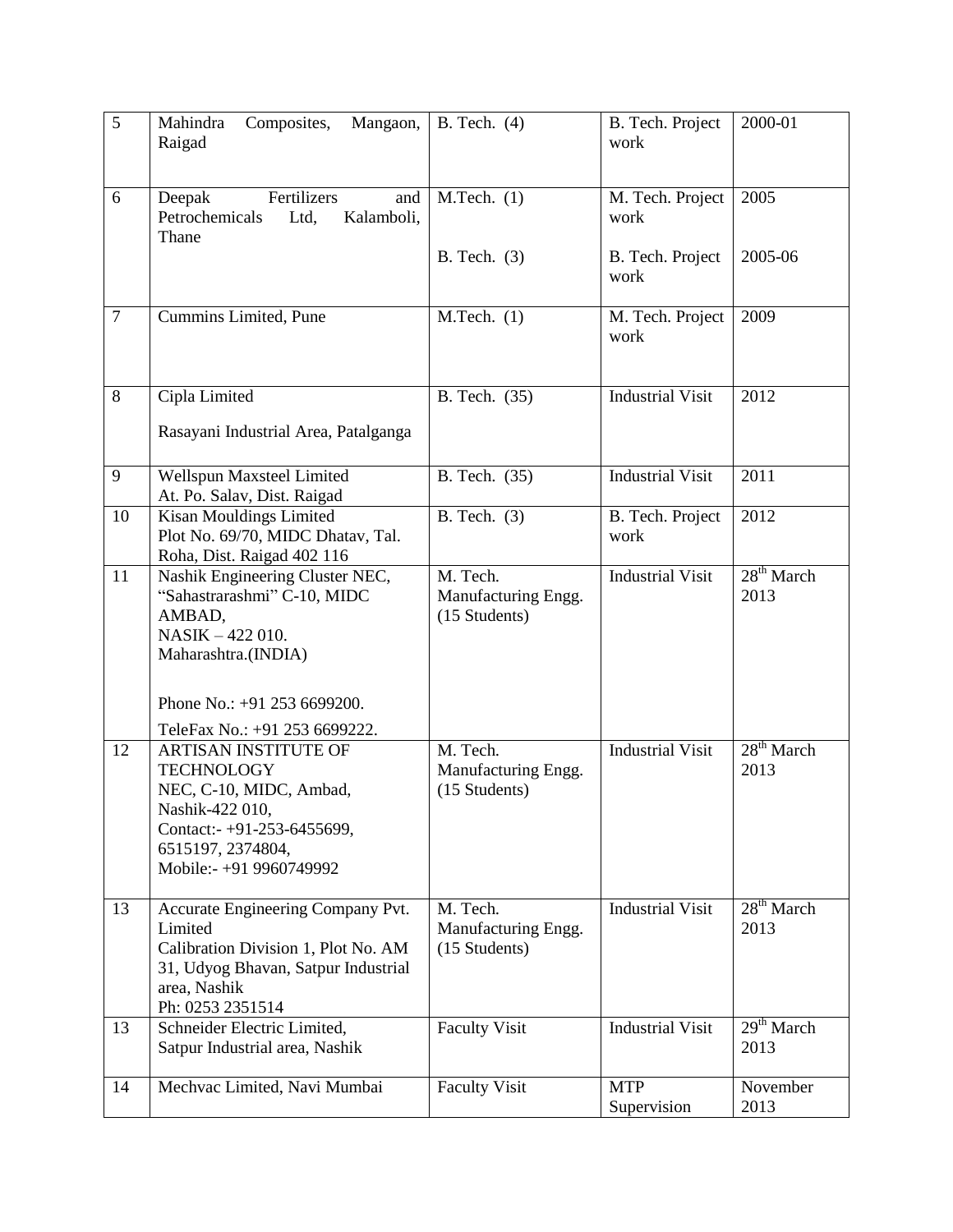| 15 | Mechasoft Ltd, Ichalkaranji                   | M. Tech.<br>Manufacturing Engg.<br>(17 Students) | <b>Industrial Visit</b>                   | 16 March<br>2014                   |
|----|-----------------------------------------------|--------------------------------------------------|-------------------------------------------|------------------------------------|
| 16 | FIE Spherotech, Ichalkaranji                  | M. Tech.<br>Manufacturing Engg.<br>(17 Students) | <b>Industrial Visit</b>                   | 16 March<br>2014                   |
| 17 | Autoline, Ichalkaranji                        | M. Tech.<br>Manufacturing Engg.<br>(17 Students) | <b>Industrial Visit</b>                   | 16 March<br>2014                   |
| 18 | Michigan University, Ann Arbor,<br><b>USA</b> | Faculty                                          | <b>ASME</b><br>Conference                 | 11 June 2014                       |
| 19 | Accurate Ltd., Pune                           | B. Tech. Mechanical<br>(82 Students)             | <b>Industrial Visit</b>                   | 27 August<br>2016                  |
| 20 | Aditya Engineering Ltd, Pune                  | B. Tech. Mechanical<br>(82 Students)             | <b>Industrial Visit</b>                   | 27 August<br>2016                  |
| 21 | <b>DIPEX 2017</b>                             | A state level project<br>exhibition              | Judge for the<br>Manufacturing<br>section | 17-20 March<br>2017                |
| 22 | Machine Tool Expo Pune                        | M. Tech. Students<br>(20)                        | Exhibition                                | 29 Sept. to $2$<br>October<br>2017 |

#### Reviewer

1. International Journal of Advanced Manufacturing Technology, (Springer-Verlag, London) since 2010.

2. Journal of Materials and Manufacturing Processes, (Taylor and Francis Publication, London)since 2010.

3. Proceedings of the Institution of Engineers IMechE UK Journal of Engineering Manufacture, Part B (Professional Engineering Publishing, UK) since 2012

4. Journal of Manufacturing Processes, (Elsevier Publications, London) 2014

5. International conference on Production and Industrial Engineering CPIE 2010.

6. ASME 2012 International Manufacturing Science and Engineering Conference MSEC2012 June 4-8, 2012, Notre Dame, Indiana, USA

7. ASME 2014, International Manufacturing Science and Engineering Conference MSEC2014 June 9-13, 2014, Detroit, Michigan, USA

8. International Research Journal of Engineering Science, Technology and Innovation from intersejournals.com

9.  $6<sup>th</sup>$  International & 27<sup>th</sup> All India Manufacturing Technology, Design and Research Conference" during  $16<sup>th</sup>$  -  $18<sup>th</sup>$  December 2016, COE Pune, India

10. International Conference on Design and Manufacturing during 16-17 December 2016, Indian Institute of Information Technology Design and Manufacturing, Kancheepuram (IIITDM), Chennai, India.

11. Editor for Atlantis Press of Springer for First International Conference on Materials, Manufacturing and Design Engineering iCMMD 2016 during 20-21 December 2016

### Approved Examiner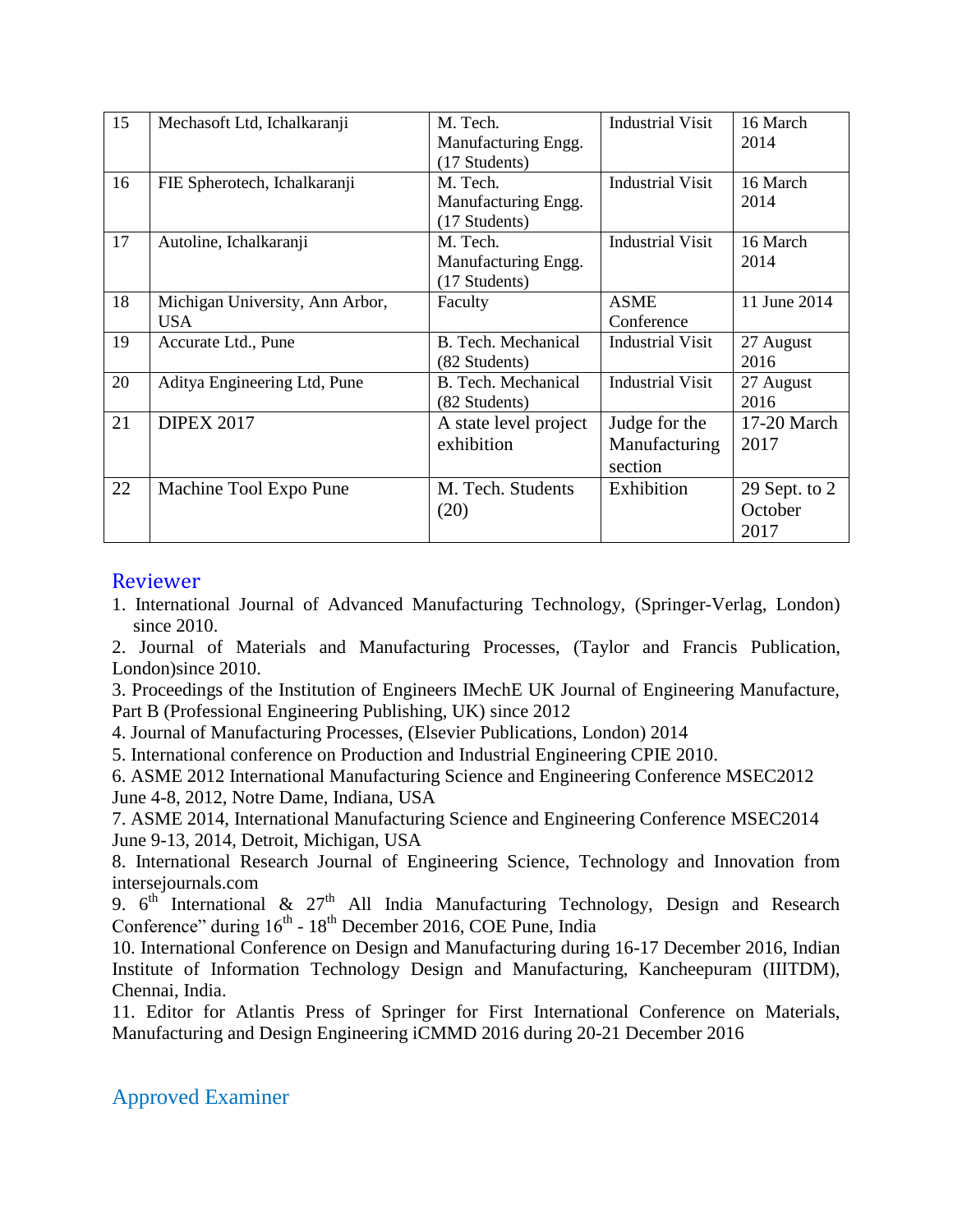Institution of Engineers India for AMIE Projects- Guided one project this year

# Member of professional Bodies

- Life Member Indian Society for Technical Education (ISTE, New Delhi)
- Life Member Tribology Society of India, (TSI)
- Associate Member Institution of Engineers, Calcutta
- Life Fellow of Association of Engineers, India, Kolkata
- Society of Automotive Engineers, India, SAE India

# Academic Foreign Visit

- Singapore
- Malaysia
- Detroit, Michigan, USA

# Member of Other Institutes

Board of Studies, DKTIET, Ichalkaranji, MS

### Awards

• Marquis Whose Who in 2012

### Administrative Experience at the Institute

- Member, Board of Studies in Mechanical Engineering (June 2001 to June 2005)
- Member, Academic Council (June 1997 to June 2000)
- Member Secretary, University Purchase Committee (September 1991 to 2005)
- Faculty Advisor for M. Tech. (Manufacturing Engineering)
- Incharge, Project Officer, Community Polytechnic, IoPE, Lonere
- Incharge, Store Officer, university
- Judges in various technical events, competitions
- Convener, Committee for design and fabrication of Drawing Desk
- Incharge- University Examination Seating arrangement
- Security Officer from 2012 to Feb. 2017.
- Convenor, University Convocation pandal and seating arrangement
- Officer Incharge, University Examination
- Senior Supervisor, University Examination
- Member, NBA proposal preparation committee
- Member, TEQIP II proposal preparation committee
- Nodal Officer, TEQIP II for procurement since 2012
- Member, Ambedkar Jayanti Exhibition committee
- Convenor, Stall and Exhibition Committee, ISTE Annual Convention
- Convenor, University Annual Social Gathering, pandal/stage and seating arrangement
- Convenor, University Annual Social Gathering, Exhibition committee
- Convener, Transport and Parking Committee, Indradhanushya 2013
- Member, Admission committee, 15% konkan quota